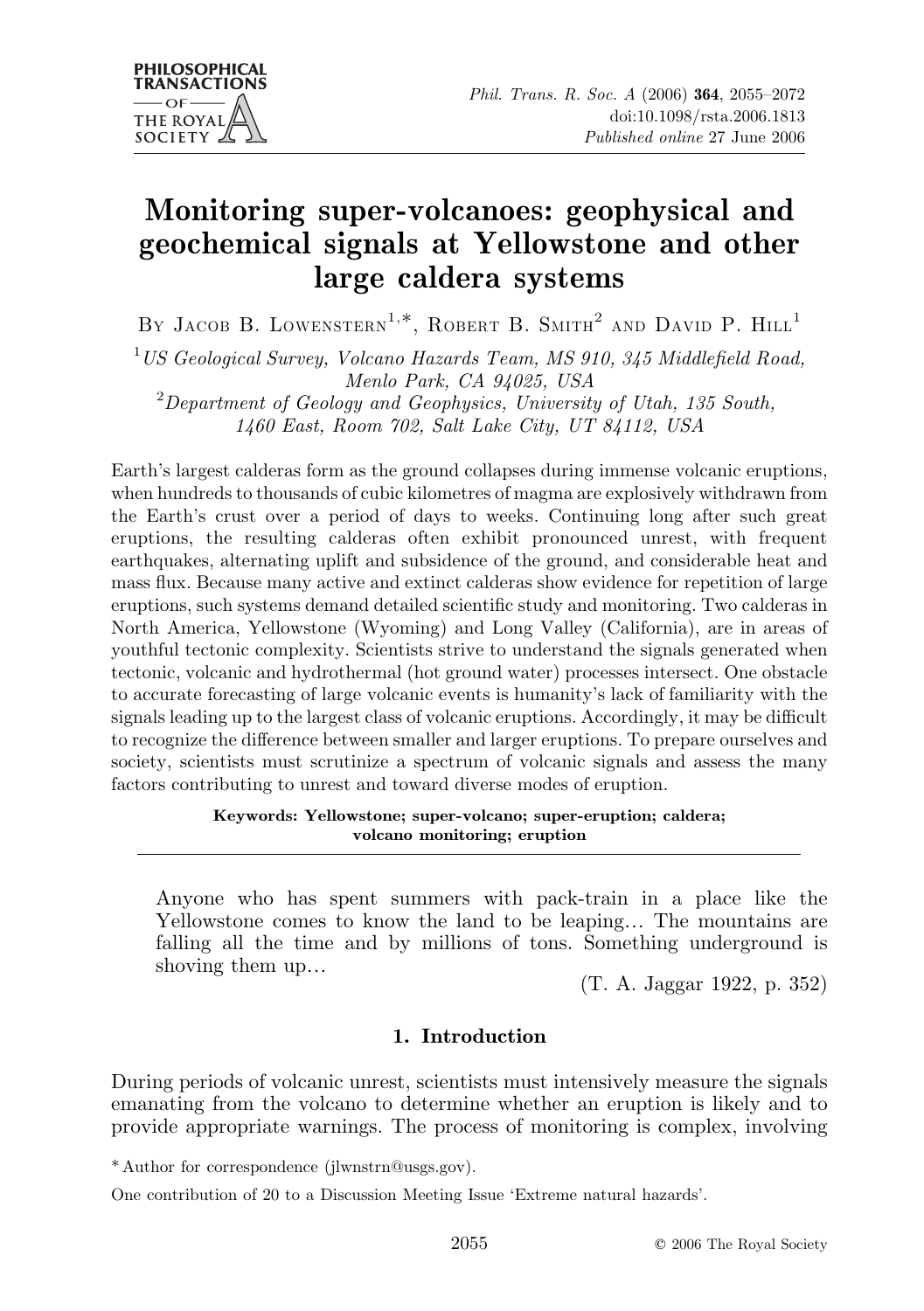sophisticated equipment and data-reduction techniques, yet it relies ultimately on the subjective judgments of scientists who must weigh likely outcomes resulting from the observed volcanic behaviour. This contrasts with large tectonic earthquakes, which currently have no reliable precursory activity, relegating most human response to the aftermath of the event.

The largest scale of volcanic eruptions, the so-called super-eruptions, can destroy all living beings and infrastructure over tens of thousands of square kilometres, can disrupt agriculture over millions of square kilometres and can alter global climate for years or decades. As such, society must endeavour to create reliable volcano-monitoring systems that can detect the sorts of Earth processes leading to large-scale explosive volcanism. Although the volcanological community has had some success in predicting small eruptions, the scarcity of great eruptions over the past 150 years means that we have little experience understanding the prelude to major events. This is particularly true at caldera systems, which are capable of large-scale volcanism and exhibit frequent unrest but have undergone only small eruptions historically ([Newhall & Dzurisin 1988](#page-16-0)).

The USA hosts three caldera systems responsible for super-eruptions in the past 2 million years. Two of them, the Long Valley (California) and Yellowstone (Wyoming) calderas, today show frequent signs of unrest, such as earthquake swarms, ground deformation and considerable heat and gas emissions. The third system, the Valles Caldera of New Mexico, appears quiescent, but nevertheless erupted more recently than Yellowstone (40 000 years ago, compared with 70 000), and could plausibly reawaken. In this article, using Yellowstone as our primary example, we summarize current knowledge of caldera systems and their underlying magma chambers, and we address the methods used to detect unrest that could lead to renewed volcanism.

## 2. Defining and characterizing a super-volcano

The evocative 'super-eruption' is an informal term referring to volcanic events in which at least  $300 \text{ km}^3$  of magma are explosively evacuated from a subsurface magma chamber [\(Sparks](#page-17-0) *et al.* 2005) and deposited on the countryside as pyroclastic (i.e. fire-fragmental) materials—ash, pumice and rock fragments. Rapid withdrawal of large volumes of magma causes the ground overlying the magma chamber to collapse, swallowing up the overlying countryside and creating a volcanic depression (caldera) that may be more than 30 km in diameter. Previously, such mega-eruptions were often referred to simply as large caldera-forming eruptions, but both popular and informal scientific usage have recently highlighted the term 'super-eruption', which has now become widespread. Typically, any volcanic system that has produced a super-eruption is consequently dubbed a super-volcano.

As with hurricanes and earthquakes, scientists categorize explosive volcanic eruptions by their relative size. The most commonly used scale is the volcanic explosivity index (VEI) of [Newhall & Self \(1982\)](#page-16-0), which ranks eruptions primarily according to the volume of ejecta and the height of the eruptive plume. VEI 7 and 8 eruptions  $(100 \text{ and } 1000 \text{ km}^3 \text{ of } \text{ash } \text{ deposits}, \text{ respectively})$  are typically highly explosive. They eject such massive volumes of ash and accompanying acid aerosols into the atmosphere that civilization would be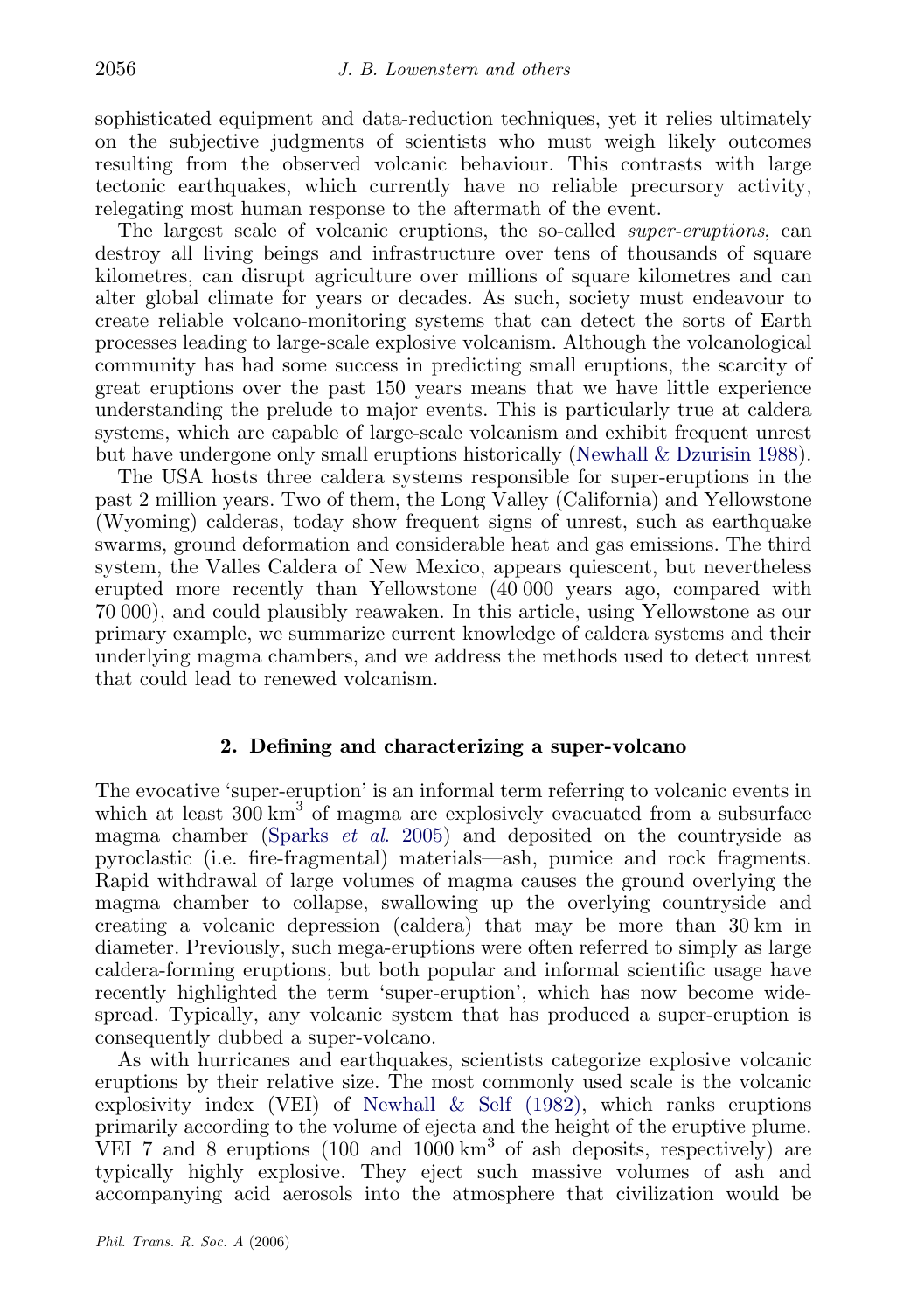challenged to adapt to the severe effects on world agricultural production and near-term climate change over the following years to decades (see [Self 2006](#page-16-0) for an extensive discussion of super-eruptions and their effects). Extremely high magma ejection rates allow hundreds to thousands of cubic kilometres of magma to erupt within a matter of days [\(Wilson & Hildreth 1997](#page-17-0)).

Mason *et al.* (2004) compiled a catalogue of large VEI 7 and 8 eruptions (not including some of the smallest super-eruptions). Forty-two such events were identified in the past 36 million years, though they report that the number of eruptions may be greatly under-represented in this catalogue because of the difficulty in estimating magma volumes for older eroded volcanic deposits. For example, the catalogue includes five eruptions within the past one million years, but only 42 over the past 36 million years. In the Snake River Plain (USA) alone, there may be scores of pyroclastic deposits, 5–17 million years old, that are extensive enough in volume to qualify as super-eruption deposits [\(Perkins &](#page-16-0) [Nash 2002](#page-16-0)), but the deposits have not been characterized adequately for inclusion in the catalogue. Accordingly, the likelihood of future catastrophic eruptions is certainly greater than would be calculated solely by considering the record of well-studied volcanic deposits.

## 3. Geological and geographical settings for super-volcanoes

Certain requirements are essential to produce a rapid, highly explosive and largevolume volcanic eruption. First, a large volume of magma must be stored close enough to the Earth's surface that it can be withdrawn rapidly. The magma usually consists of a high-silica ( $SiO<sub>2</sub>$ ) or 'rhyolitic' melt (liquid) plus up to  $40\%$ suspended crystals. Second, the magma must contain sufficient dissolved gas, so that any initial eruption and consequent 'uncorking' of the magma will result in continued forceful ejection of magma. Third, the magma must be relatively viscous (resistant to flow) and have a high surface tension, so that bubbles cannot form easily. Such is the case with rhyolitic melt, which has viscosities tens of thousands of times greater than basaltic melts. As a result, rapid degassing results in catastrophic fragmentation of the magma into incandescent clouds of ash particles (actually chilled bits of magmatic glass) that expand upwards into the stratosphere and partially collapse laterally into masses of ash that flow radially away from the eruptive centre.

Most large silicic magma chambers in the Earth's crust (generally, the upper 40 km) form due to repeated and sustained intrusion by hot, silica-poor basaltic melts created in the underlying mantle. Melting crust then mixes with liquids formed as the basalt is cooled and crystallized, creating more 'evolved' (silicarich) melts that rise towards the surface. Resulting magma chambers grow over thousands of years by secular addition of new melts, and if the magma fails to leak through to the surface as frequent small (pressure-reducing) eruptions, the system may eventually develop into one capable of a super-eruption.

Only certain places on Earth have geological conditions appropriate for development of super-volcanoes, where silicic magma can be generated rapidly. Indeed, other than Yellowstone, all but one of the 18 super-eruptions within the past two million years occurred around the Pacific Rim, including New Zealand, Indonesia, the Philippines, Japan, Kamchatka, the United States, Central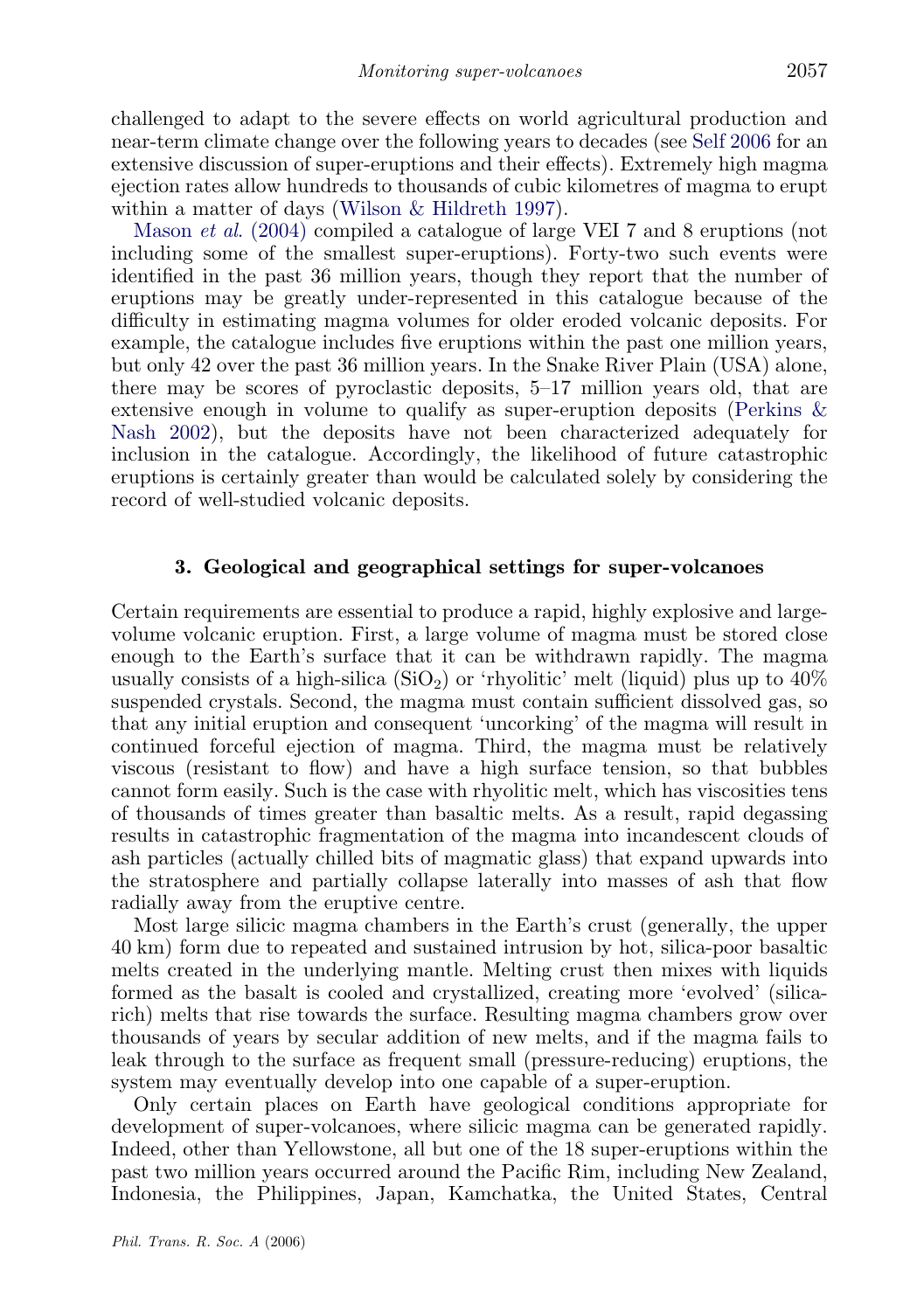America and the Andes of South America ([Sparks](#page-17-0) et al. 2005). Candidates for new super-eruption sites would logically include the Pacific Rim subduction zone and, in particular, any volcanic systems that have previously served as the source for such an eruption. Many caldera systems eventually produce more than one large eruption, so that conditions leading to a super-eruption can occur repeatedly at a single site. Nevertheless, volcanic centres wax and wane with time, and new ones are created. Any volcanic region with relatively high magma input rate from the mantle, and the tendency to create silicic magma compositions, can be considered a potential site for a super-eruption. Regions with relatively low rates of volcanism, or areas such as ocean islands that erupt only basalt, will tend not to create immense pyroclastic eruptions.

## 4. Yellowstone: regional setting

One of the better-known super-volcanoes is the Yellowstone volcanic field and its three youthful calderas, less than 2.1 million years old, which are the most recent manifestations of a mantle hotspot that has produced a string of large calderas stretching 700 km along the Snake River Plain from northern Nevada to Yellowstone [\(Smith & Braile 1994](#page-17-0); [Smith & Siegel 2000\)](#page-17-0). Magmatism began  $ca$ 16.5 million years ago and has moved progressively northeastwards as the overriding North American tectonic plate moves steadily southwest relative to a seemingly 'fixed' mantle hotspot. Though the rate of plate movement appears to have stayed roughly constant, the rate of volcanism has decreased within the past 10 million years, presumably due to the increasingly cold and thick nature of the more easterly continental crust upon which the hotspot progressively impinges ([Pierce & Morgan 1992](#page-16-0)).

The presence of a low-density mantle hotspot creates an anomaly in the geoid, the equipotential surface of the gravity field, which at Yellowstone sits 10 m above that of the geometric ellipsoid. The magnitude of this geoid anomaly is similar to that of oceanic hotspots, such as the Hawaiian Islands, the Azores and the Gala´pagos. The geoid anomaly is accompanied by a topographic anomaly wherein the Yellowstone highland or plateau sits about 600 m above the surrounding terrain in Wyoming, Montana and Idaho.

Yellowstone acts as a focal point for geological activity in the northern Rocky Mountains. It sits at the tectonically complex intersection of the hotspot with the actively spreading Basin and Range province to the west. In addition, old fold and thrust structures of the Rocky Mountains tend to accommodate some of the ongoing regional strain. The trends of faults and earthquake epicentres change markedly as they pass through the Yellowstone area, switching from a north–south azimuth south of Yellowstone and bending around to the northwest further north. The result is a 'tectonic parabola' pivoting around Yellowstone and clearly demonstrating the considerable influence of the hotspot on the regional stress field ([Smith & Braile 1994\)](#page-17-0).

The Yellowstone highland itself has subdued topography as a result of the three caldera-forming eruptions and infilling by long-continued lava extrusions. Since the formation of the Yellowstone caldera, 640 000 years ago, the caldera itself has been buried by lavas, such that only a few clear remnants of the original caldera wall remain [\(Christiansen 2001\)](#page-15-0). Maps of earthquake epicentres within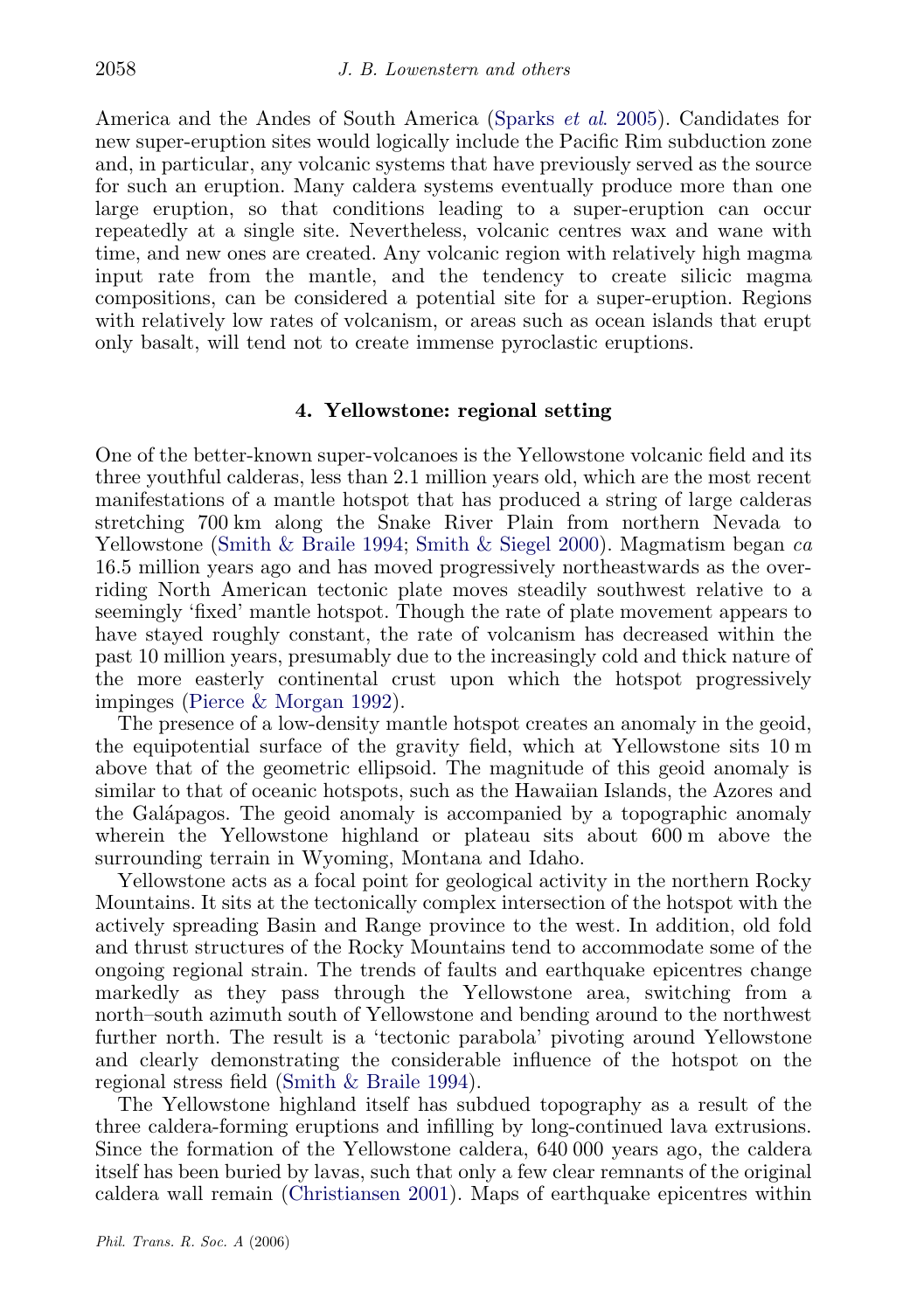the caldera show linear trends, implying that regional faults still control much of the earthquake generation beneath the caldera ([figure 1\)](#page-5-0). Moreover, vents for post-caldera lava flows follow clear linear trends through the central caldera and along its western margin, parallel to the structural grain of the mountains south of the caldera.

Like many volcanoes, Yellowstone has an active hydrothermal (hot water and steam) system that resides between the Earth's surface and the underlying magma. Because the Yellowstone Plateau is a high mountainous region, it receives abundant winter precipitation, much of which recharges the aquifers within the volcanic rocks. The aquifer intercepts rising heat and gases, forming reactive waters that interact with subsurface rocks to form solute-rich hydrothermal fluids. These fluids convect beneath the ground surface, precipitating mineral deposits as they flow. The constant earthquakes and ground movements within the caldera create new fractures and regions of permeability, which are continually filled by the migrating fluids. The importance of the hydrothermal system cannot be understated, as many of the geochemical and geophysical signals measured at the surface have hydrothermal origins or magmatic origins modulated by the intervening hydrothermal aquifer.

## 5. Yellowstone: recognizing the presence of a magma chamber

Owing to Yellowstone's relatively subdued Rocky Mountain topography and the widely forested volcanic structures within the park, Yellowstone was thought to be extinct and was historically overlooked as a volcanic system with eruptive potential. Though volcanologist [Jaggar \(1922\)](#page-16-0) recognized Yellowstone's dynamism (see epigraph above), his 'mountain' observatory was not actually envisioned to be a volcano observatory. It was not until the 1960s that the geological mapping of Robert Christiansen ([Christiansen & Blank 1972](#page-15-0)) revealed that the Yellowstone country had experienced three, large, explosive eruptions over the past two million years, accompanied by many other smaller eruptions. In the 1970s, geodetic surveys demonstrated that the central part of the Yellowstone caldera had risen 80 cm since the 1920s [\(Pelton & Smith 1979\)](#page-16-0), primarily around areas that [Christiansen & Blank \(1972\)](#page-15-0) identified as 'resurgent domes' within the central part of the caldera. Other scientific studies documented the formation of post-glacial hydrothermal-explosion craters, young faults and abundant seismicity. It became clear that Yellowstone was still active and posed an unknown risk of future catastrophic eruptions. To quantify that risk, Earth scientists needed to characterize the size, depth and physical status of any magma reservoirs still present beneath the surface.

Probably the most convincing evidence for a relatively shallow magma body is the immense heat flow issuing from Yellowstone on a continual basis. Even though fumaroles at Yellowstone have far lower temperatures than at many volcanoes, thousands of boiling thermal features dot the landscape and cover about 70 km<sup>2</sup> (out of 9000 km<sup>2</sup> in the park). The estimated convective heat flow (more than  $75\%$  of the total) is  $5-\overline{6}$  GW, averaging ca 2W m<sup>-2</sup> within the caldera, or roughly 30 times greater than the average continental value ([Smith &](#page-17-0) [Braile 1994\)](#page-17-0). Gas flux at Yellowstone is also highly anomalous. Extrapolations of soil–gas flux data imply that Yellowstone is one of Earth's most prolific sources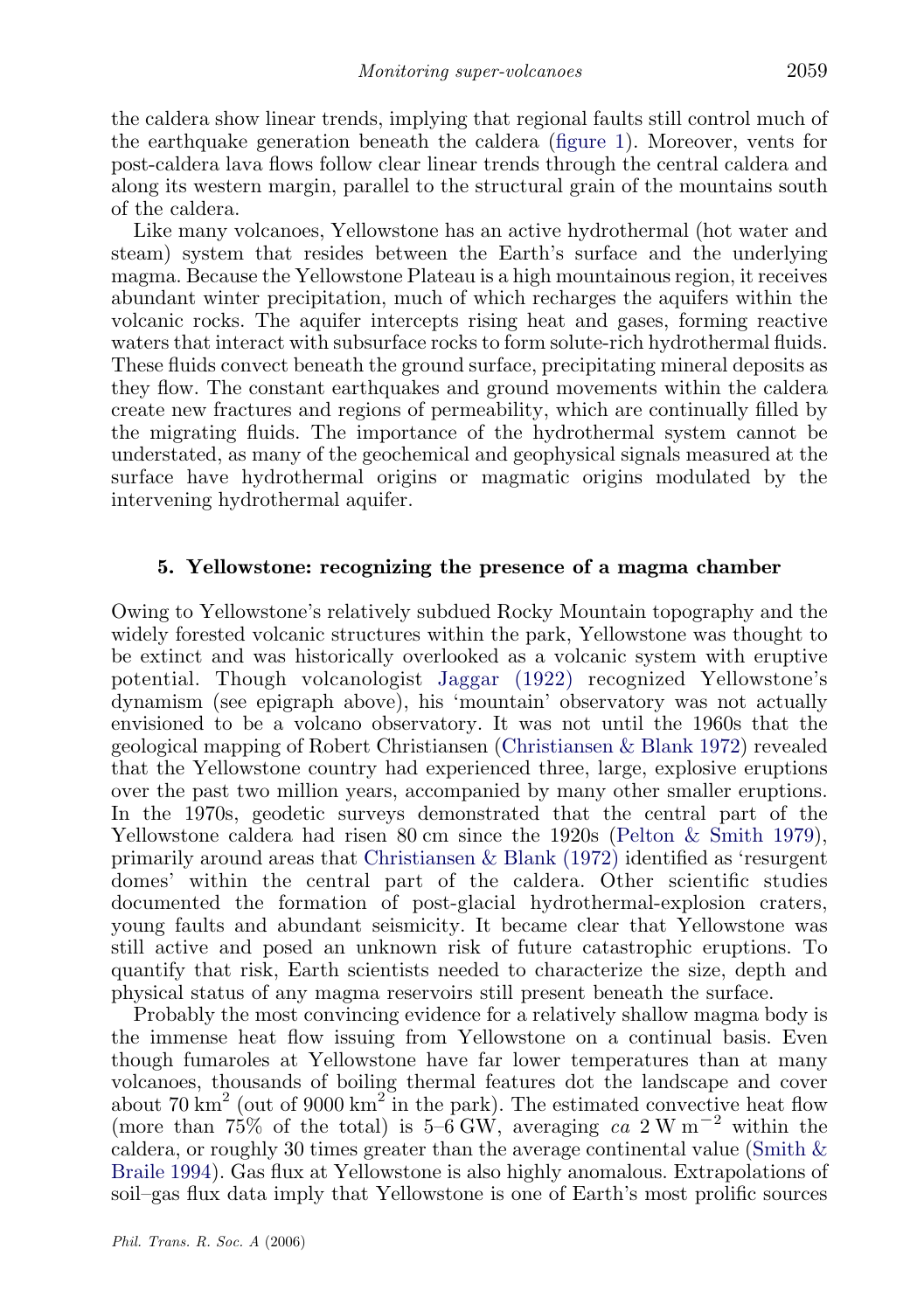<span id="page-5-0"></span>

Figure 1. Map of Yellowstone National Park, including volcanic features, the Yellowstone caldera and high-quality earthquake epicentres from the period 1973 to 2002. Map features are from [Christiansen \(2001\)](#page-15-0) and [Husen & Smith \(2004\)](#page-15-0).

of  $CO<sub>2</sub>$  ([Werner & Brantley 2003\)](#page-17-0), releasing over 45 000 tons per day. At this point, we cannot be certain whether the heat and gas output are consistent with cooling of a large but static rhyolitic magma chamber or whether continual addition of hot, mantle-derived basalt is required to sustain the current output. Obviously, the topic is of more than academic concern, as it reflects whether Yellowstone is currently cooling down or heating up.

Such questions can also be addressed by geophysical studies, which provide a broad array of constraints on the nature of the Yellowstone magma chamber. Seismic tomography based on local earthquakes indicates an anomaly in the velocity of compressional  $(P)$  waves starting at depths of ca 8 km ([figure 2](#page-6-0)). The anomaly can be interpreted as a partly molten zone shaped like an inverted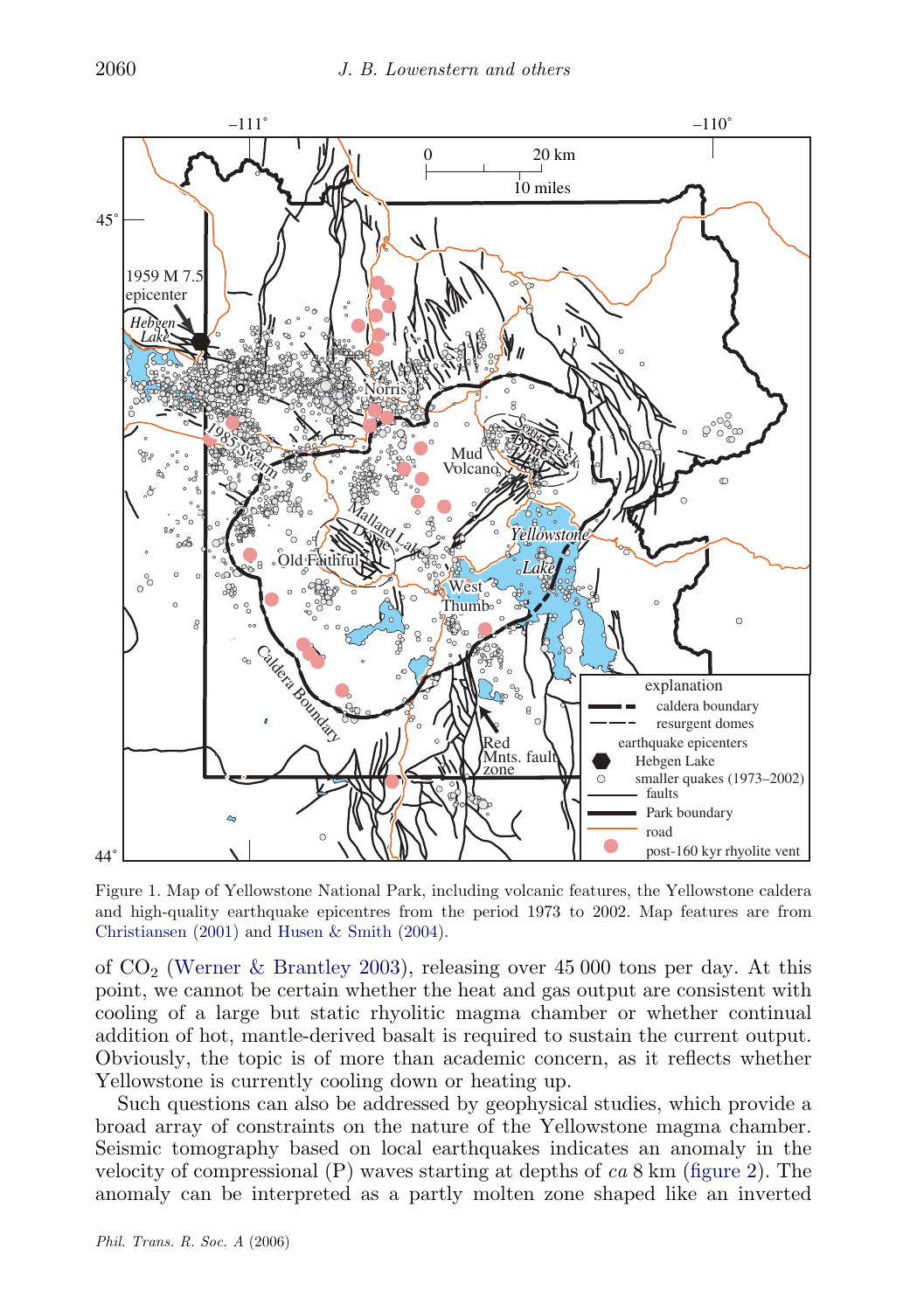<span id="page-6-0"></span>

Figure 2. Diagram illustrating seismic-wave-velocity anomalies in the shallow crust beneath Yellowstone as viewed from the southwest (adapted from [Husen](#page-15-0) et al. 2004a). The orange volume outlines the anomaly attributed to partially molten rock extending above the main magma chamber (and beneath the surface expressions of the Sour Creek and Mallard Lake resurgent domes). The red volume is an anomaly with properties suggesting gas-filled fractured rock. The green dots are hypocentres from the 1985 earthquake swarm. The arrows are postulated trends of hydrothermal fluid flow from the magma body to the inferred gas-filled body as discussed by [Waite](#page-17-0) [& Smith \(2002\)](#page-17-0) and Husen *et al.* (2004*a*). Though the tomographic imaging of Husen *et al.* (2004*a*) did not extend beneath 12 km depths, other workers have inferred partially molten crustal magma chambers extending to ca 20 km beneath the caldera (Iyer et al[. 1981;](#page-16-0) [Lehman](#page-16-0) et al. 1982).

banana, with the ends located beneath the two resurgent domes [\(Husen](#page-15-0) et al.  $2004a$  $2004a$ ). Severe attenuation of shear (S) waves at some seismic stations is consistent with volumes of partly molten rock. In fact, earlier tomographic studies had concluded that the caldera was underlain by zones with up to 15% melt (Iyer et al[. 1981](#page-16-0); [Lehman](#page-16-0) et al. 1982), extending down to 20 km or more. Further information can be gleaned by analysis of the maximum depths to earthquake hypocentres within the caldera, which implies that ductile rock with temperatures above 350 °C exists at ca 5 km depths [\(Fournier & Pitt 1985\)](#page-15-0). Outside the caldera, such temperatures are not achieved shallower than ca 15 km. Yellowstone's gravity field is dominated by a  $-60$  mGal residual low centred over the caldera, and extending to the northeast. Models of these data suggest that the caldera is underlain by low-density volcanic deposits sitting on top of a mostly crystallized body of rhyolitic (granitic) magma. To the northeast, beneath one of Yellowstone's largest thermal areas, Hot Springs Basin, the gravity anomaly is more pronounced and consistent with perhaps as much as 15% melt by volume ([Krukoski 2002\)](#page-16-0).

Overall, geophysical and geochemical evidence points strongly towards the presence of a large thermal anomaly in the shallow- to mid-crust. Given the size of the caldera and the implied depths, it is reasonable to infer that at least  $15\ 000 \mathrm{km}^3$ of crystal-melt mush are located beneath the Yellowstone caldera, at depths from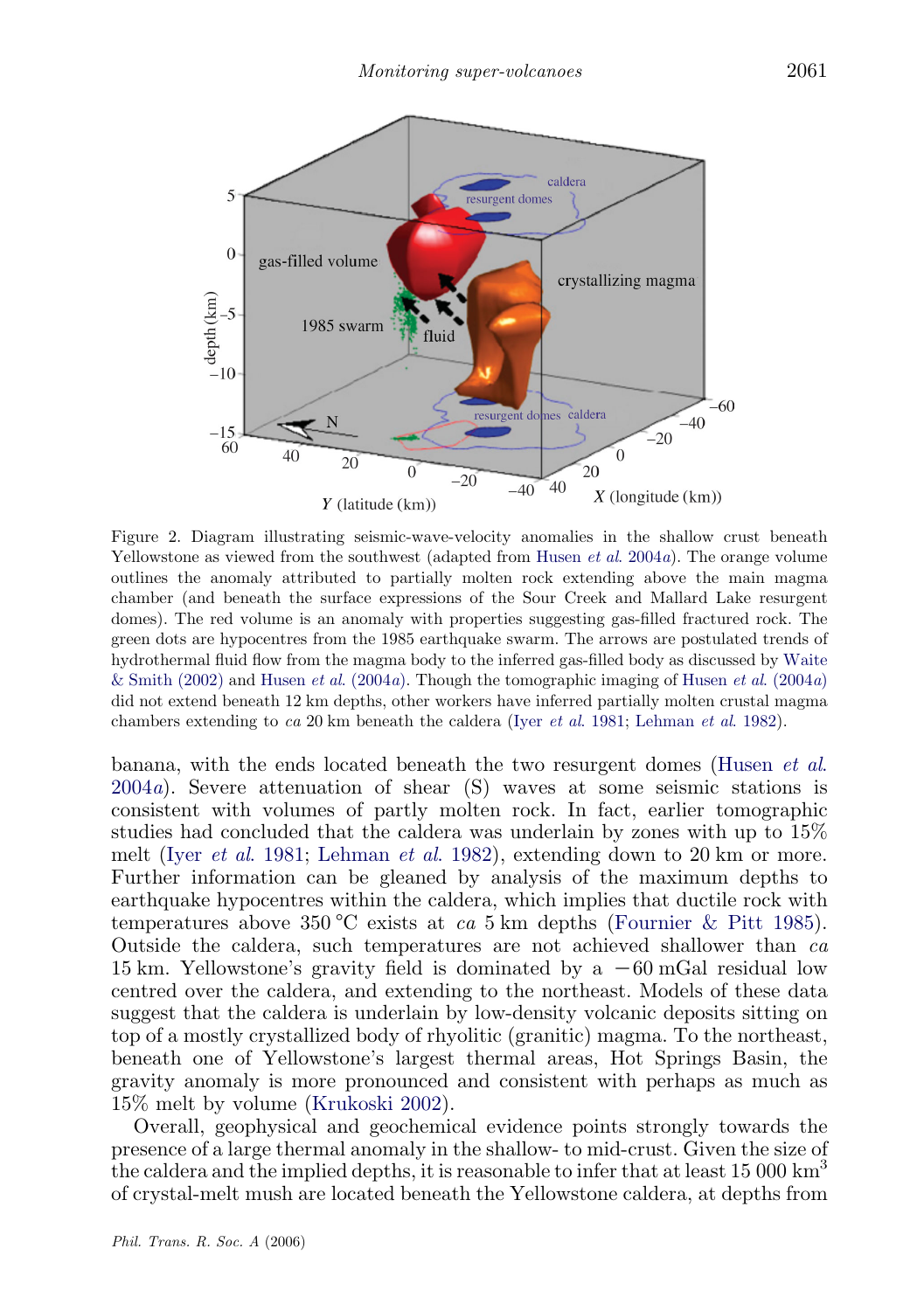$ca$  8 to 18 km. If melt fractions are  $0.1-0.15$ , then sufficient melt exists to form the mass for a super-eruption—if it can be extracted and accumulated into an eruptible volume. Most geophysical images have insufficient resolution to define volumes less than  $ca$  10 km on a side. It is fully plausible that volumes with high melt fractions (more than 0.6) exist within dikes and sills within the greater magma chamber, and could erupt as moderate-volume (less than  $100 \text{ km}^3$ ) lavas or pyroclastic flows. Current evidence suggests, however, that the gravity and seismic anomalies are not sufficiently large to allow for a larger, highly molten (and thereby eruptible) volume of magma beneath Yellowstone at this time.

#### 6. Yellowstone: current activity

Despite Yellowstone's long period of volcanic dormancy, now over 70 000 years, the caldera continues to be an active and dynamic environment, with thousands of earthquakes, active ground deformation and considerable heat and mass flux. The monitoring system of the Yellowstone Volcano Observatory ([volcanoes.usgs.](http://volcanoes.usgs.gov/yvo) [gov/yvo](http://volcanoes.usgs.gov/yvo)) is designed to listen to these signals, to see how they relate to each other, and to provide adequate characterization of background activity. Only by cataloguing the range of normal activity can we start to decipher the signals emanating from caldera systems headed towards eruption. Here, we now address the kinds of Earth signals documented over the past 50 years.

## (a ) Earthquakes

Anywhere from 1000 to 3000 detectable earthquakes occur in the Yellowstone region during any given year. Almost two-thirds take place in an east–west trending linear zone connecting Hebgen Lake with the northern rim of the Yellowstone caldera ([figure 1](#page-5-0)). The earthquakes appear to be concentrated along the trend of the buried ring-fracture system formed during caldera collapse during the 2.1 million year eruption, and they may be the result of stress transferred to the area by the magnitude 7.5 Hebgen Lake earthquake in 1959, the largest historical earthquake in the western US interior. Because no seismic network existed in the area prior to the 1970s, it is impossible to confirm if this area was comparably seismogenic prior to 1959. Regardless of the reasons for its activity, this small zone, outside the Yellowstone caldera, is one of the most seismogenic areas within the US outside California and Alaska. Other Yellowstone earthquakes occur along linear trends within the caldera, along faults south of the caldera and beneath obvious hydrothermal zones, such as geyser basins. Over one-third of the earthquakes at Yellowstone are related to discrete swarms of small earthquakes occurring over a localized area over a short period of time (usually 1–2 days). Many of these swarms occur along the east–west seismogenic zone described above, though many others have occurred within the caldera as well as to its south and east. One notable swarm during the autumn of 1985 ([figure 1\)](#page-5-0) consisted of over 3000 recordable events (up to magnitude 4.9) over a three-month period in the region extending northwest from the west margin of the caldera toward Hebgen Lake ([Waite & Smith 2002](#page-17-0)). In the past 20 years, several swarms have been recorded within the northern part of Yellowstone Lake, and others near West Thumb, in a north-trending line colinear with the Red Mountain Fault, which intersects the southern boundary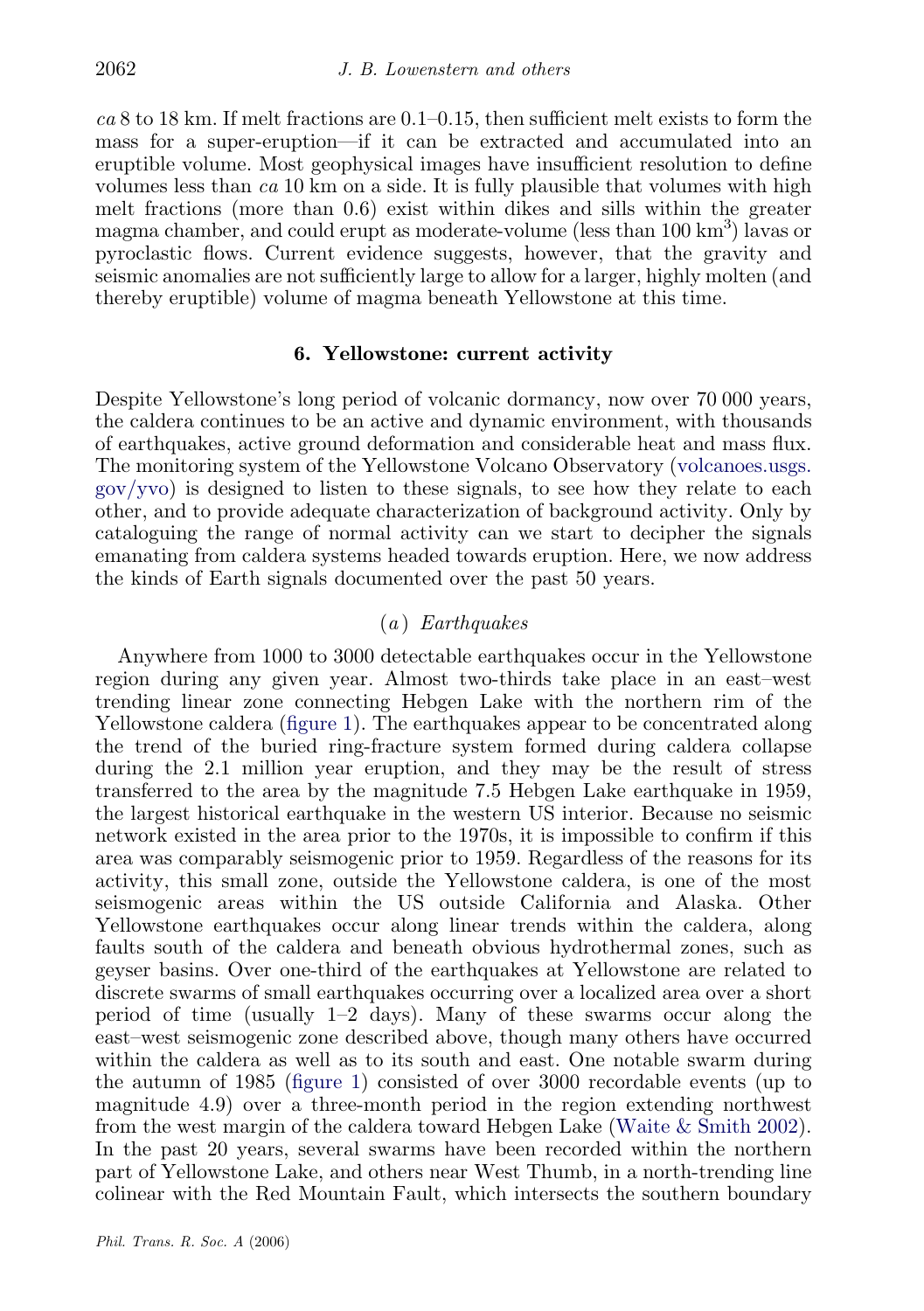of the caldera. Earthquake swarms are a common mode of seismic energy release at Yellowstone and other caldera systems. At stratovolcanoes, swarms are usually interpreted as a sign of unrest, plausibly leading towards eruption, or at least indicating a subsurface episode of magma intrusion. Nonetheless, swarms are also recorded along faults in areas far removed from active volcanism. In view of the profound regional tectonism and extension, the lingering effects from the magnitude 7.5 Hebgen Lake earthquake, and the considerable intra-caldera deformation, swarms at Yellowstone may well reflect a variety of causative mechanisms.

At the Long Valley caldera, which formed during a super-eruption 760 000 years ago, scientists have recorded long-period and very-long-period volcanic earthquakes that apparently reflect the movements of slugs of magmatic or hydrothermal fluids at depths ranging from 3 to more than 30 km (Hill *[et al](#page-15-0).*)  $2002a, b$  $2002a, b$  $2002a, b$ . Deep, long-period earthquakes have been documented at a variety of volcanic settings, usually during periods of inferred magma recharge at mid- to lower-crustal levels. At Yellowstone, however, such events have never been identified. It is unclear whether they are completely absent or whether they are too subtle to be detected by the existing seismic network.

## (b ) Deformation

Since recognizing that the Yellowstone region actively rises and subsides with time, scientists have used a variety of techniques such as levelling, the global positioning system (GPS) and most recently interferometric synthetic aperture radar (InSAR) to map out spatial-temporal deformation patterns. Subsequent to the ca 80 cm of uplift measured prior to 1985, workers noted the onset of subsidence within the caldera that persisted through the mid-1990s. In the late 1990s, deformation data showed that the two resurgent domes could operate independently, with one subsiding while the other rose or did nothing [\(Wicks](#page-17-0) et al[. 1998](#page-17-0)). Today, we know that uplift can occur at other locations in and around the caldera, as both GPS and InSAR data reveal that between 1997 and 2003, the north-central caldera underwent a maximum of ca 12 cm of uplift, while the resurgent domes subsided [\(Wicks](#page-17-0) *et al.* 2006). Deformation then shifted to the resurgent domes, which began to rise again, with more than 8 cm of upward movement recorded by continuous GPS stations between late 2004 and the present time (early 2006). Geological studies of lake terraces strongly suggest that uplift/subsidence cycles of deformation at Yellowstone have taken place throughout the Holocene (less than  $ca$  11 000 years) with localities near the outlet of Yellowstone Lake (between the resurgent domes) changing elevation by more than 3 m ([Pierce](#page-16-0) *et al.* 2002). The principal mechanism of the deformation is speculated to be either magma intrusion, or migration of hydrothermal fluids, such as brines or gas. Without time-series monitoring of geochemical proxies that might track with uplift/subsidence, however, it remains difficult to corroborate any particular mechanism.

## $(c)$  Hydrothermal

At present, we have adequate estimates of the enormous long-term discharge of heat and gas at Yellowstone, but we have no system for monitoring temporal changes in heat and mass output other than on an annual basis. Long-term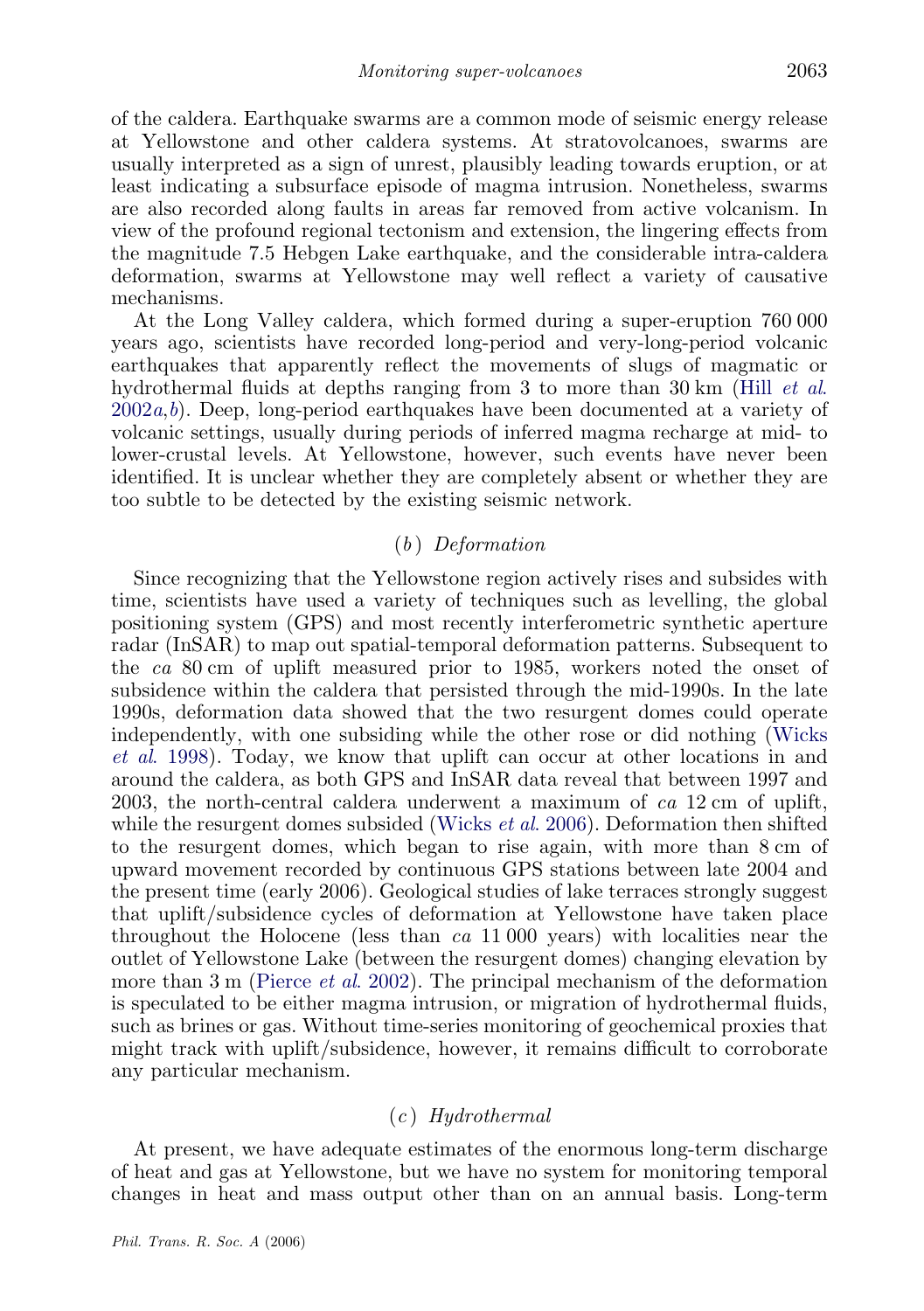geochemical changes (annual to decadal) for heat and some volatiles  $(Cl^-, F^-,$  $SO<sub>4</sub><sup>2</sup>$ , HCO<sub>3</sub>) are currently assessed by monthly sampling of river discharge and composition. With this sampling, heat discharge can be estimated by tying the  $Cl^-$  flux from Yellowstone's rivers to the enthalpy of an inferred hightemperature, high-Cl parent water in the hydrothermal system ([Fournier](#page-15-0) [1989\)](#page-15-0). This yields an estimate of the heat emitted by water discharge and steam condensation each year (5–6 GW). Similar estimates for gases are not feasible because of the immense area of discharge and myriad sources within the Yellowstone area. At present, estimates of gas flux are constrained by extrapolations from local (and time-consuming) soil flux surveys [\(Werner &](#page-17-0) [Brantley 2003](#page-17-0)) and periodic aircraft flights over discrete geyser basins. Potentially, scientists can develop continuous geochemical monitoring stations that provide proxies for system-wide phenomena.

Even local geochemical monitoring would be useful because Yellowstone's active hydrothermal system exerts its own eruptive activity, including not merely geysering of steam and hot water, but more explosive 'hydrothermal explosions' that eject rock fragments. Over the past 30 years, most of these events have been small, forming craters only a few metres across, although geologists find evidence for 10–20 geologically recent (less than 15 000 years) hydrothermal-explosion craters with diameters ranging from 100 to 3000 m [\(Muffler](#page-16-0) et al. 1971). Triggers for these events might include earthquakes, increased gas emissions from below, or reduced hydrostatic pressure resulting from drought or deglaciation. Monitoring for precursors to hydrothermal explosions may be feasible but has not been implemented.

## 7. Correlations of geophysical and geochemical signals

As discussed above, Yellowstone's vital signs are monitored through observations of seismicity and ground deformation, augmented with geochemical surveys. Over the years, one clear lesson is that measurable parameters are tied together in complex ways, and that understanding will grow only by integrating disparate data streams. Below, we relate several examples.

Derivative effects of earthquakes were clearly recognized prior to implementation of current monitoring networks at Yellowstone. Besides causing landslides and destruction to buildings, the 1959 Hebgen Lake earthquake (M 7.5) was notable in effecting many changes to Yellowstone's hydrothermal system. According to [Marler & White \(1975\)](#page-16-0), within a few days of the earthquake, 289 springs had erupted as geysers; 160 of them were springs with no previous record of geysering. Changes in the plumbing of many hot springs caused increases in turbidity as well as temperature. One count showed 590 turbid springs within the first few days after the earthquake, most clearing within a few days but some remaining cloudy for years. Temperature data for springs of the Firehole River drainage showed an average increase of  $3^{\circ}C$  relative to their pre-earthquake values. Changes in subsurface permeability also caused formerly cold ground to convert to thermal ground over the weeks, months and years following this energetic earthquake. Other smaller earthquakes at Yellowstone also caused considerable changes to the hydrothermal system. [Pitt & Hutchinson \(1982\)](#page-16-0) described widespread changes in thermal features at the Mud Volcano area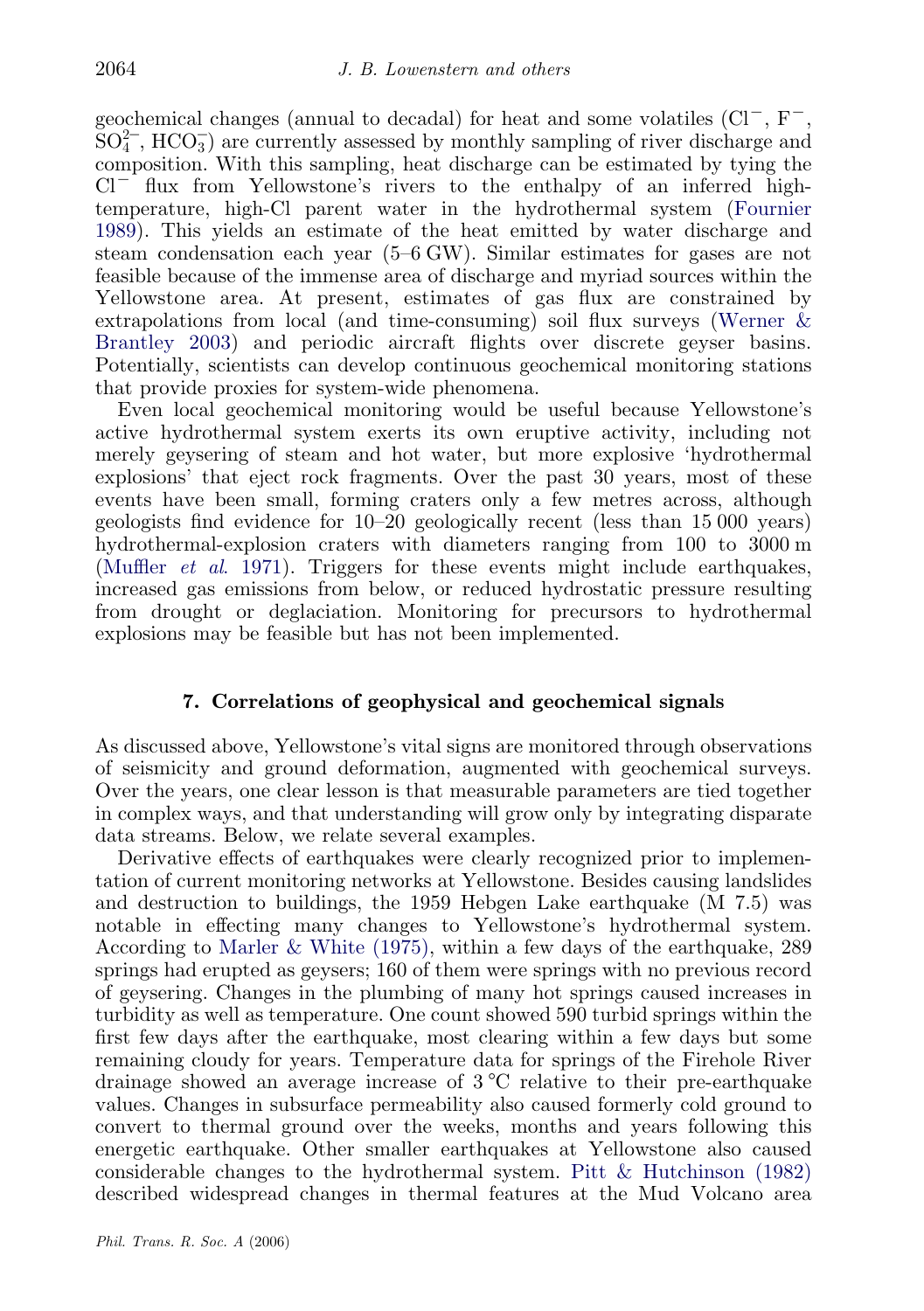following a series of earthquake swarms in 1978. Even distant earthquakes can trigger both local earthquakes and hydrothermal changes at Yellowstone. On 3 November 2002, the magnitude 7.9 Denali, Alaska, earthquake generated large surface waves that travelled dominantly southeast, causing dynamic microstrain amplitudes of ca 0.5 at Yellowstone, a distance ca 3100 km from the epicentre. The surface waves triggered several hundred small earthquakes at Yellowstone within the first day ([Husen](#page-16-0) *et al.* 2004b), and anomalous seismicity continued for several days. A number of geysers at Yellowstone also exhibited changes in their eruption periodicity immediately after the Denali earthquake, presumably because the dynamic strain associated with the surface waves caused temporary changes in the permeability of the subsurface underlying some of Yellowstone's geyser basins [\(Husen](#page-16-0) et al. 2004b).

Recently, localized uplift in the north-central caldera also appears to be linked to temporary hydrothermal phenomena. During the period 1997–2003, uplift in this area produced dilatation greater than 6 microstrain ([Wicks](#page-17-0) et al. 2006). Such dilatation could be responsible for some of the unusual thermal phenomena noted at the nearby Norris geyser basin during 2003, wherein the normally dormant Steamboat geyser erupted three times, a 75 m long rift opened up 3 km to the north of Norris, creating a new fumarole field, and a 'disturbance' in the geyser basin created new mudpots, fumaroles and acres of vegetation killed by heat.

It thus appears that both earthquakes and ground deformation can result in significant hydrological changes in active caldera environments. Many workers also believe that upward migration of fluids from depth may trigger earthquakes and caldera deformation. In the autumn of 1985, the largest earthquake swarm yet recorded at Yellowstone coincided with the change from long-term uplift to a period of subsidence. Quite possibly, the earthquakes resulted from release of accumulated stress on the caldera walls and allowed pressure, in the form of hydrothermal fluid, to be released from the uplifted region. [Waite & Smith \(2002\)](#page-17-0) interpreted the swarm to reflect migration of fluids along a near-vertical crack (dike) from the caldera. Later, using seismic tomography, Husen *et al.* (2004*a*) found areas of anomalous seismic velocities, which they interpreted as evidence for accumulation of gas  $(CO<sub>2</sub>)$  in the same region as the 1985 swarms ([figure 2](#page-6-0)).

Such correlations of fluid or gas discharge with seismic swarms, long-period earthquakes and deformation have been documented at other calderas around the world. At Mammoth Mountain, just outside the western edge of the Long Valley caldera, a swarm of earthquakes in 1989 was followed by a plume of cold  $CO<sub>2</sub>$  that later killed ca 70 ha of forest and continues to pose a health hazard to visitors to the area [\(Farrar](#page-15-0) et al. 1995). At Campi Flegrei, near Naples, Italy, a long-term record of fumarole output shows that uplift/subsidence cycles are closely followed by changes in the  $CO<sub>2</sub>/\text{steam ratio of gas discharges, a phenomenon interpreted as}$ periods of increased release of magmatic gas [\(Todesco](#page-17-0) et al. 2004). Yet at Yellowstone, volcanologists have yet to firmly document the causative links between hydrothermal fluids and either swarms or uplift cycles. [Ingebritsen](#page-16-0) et al. [\(2001\)](#page-16-0) found no increase in the flux of chloride (a proxy for hydrothermal fluid discharge) in the waters draining the areas of the 1985 swarm. Nor was there a Park-wide increase in hydrothermal fluid flux during that time. Recently, [Evans](#page-15-0) *et al.* (in press) failed to detect significant discharge of  $CO<sub>2</sub>$  in the same region, even though there is abundant  $CO<sub>2</sub>$  discharge only 10 km away within the caldera [\(Werner & Brantley 2003](#page-17-0)). Thus far, at Yellowstone, the evidence for fluid-driven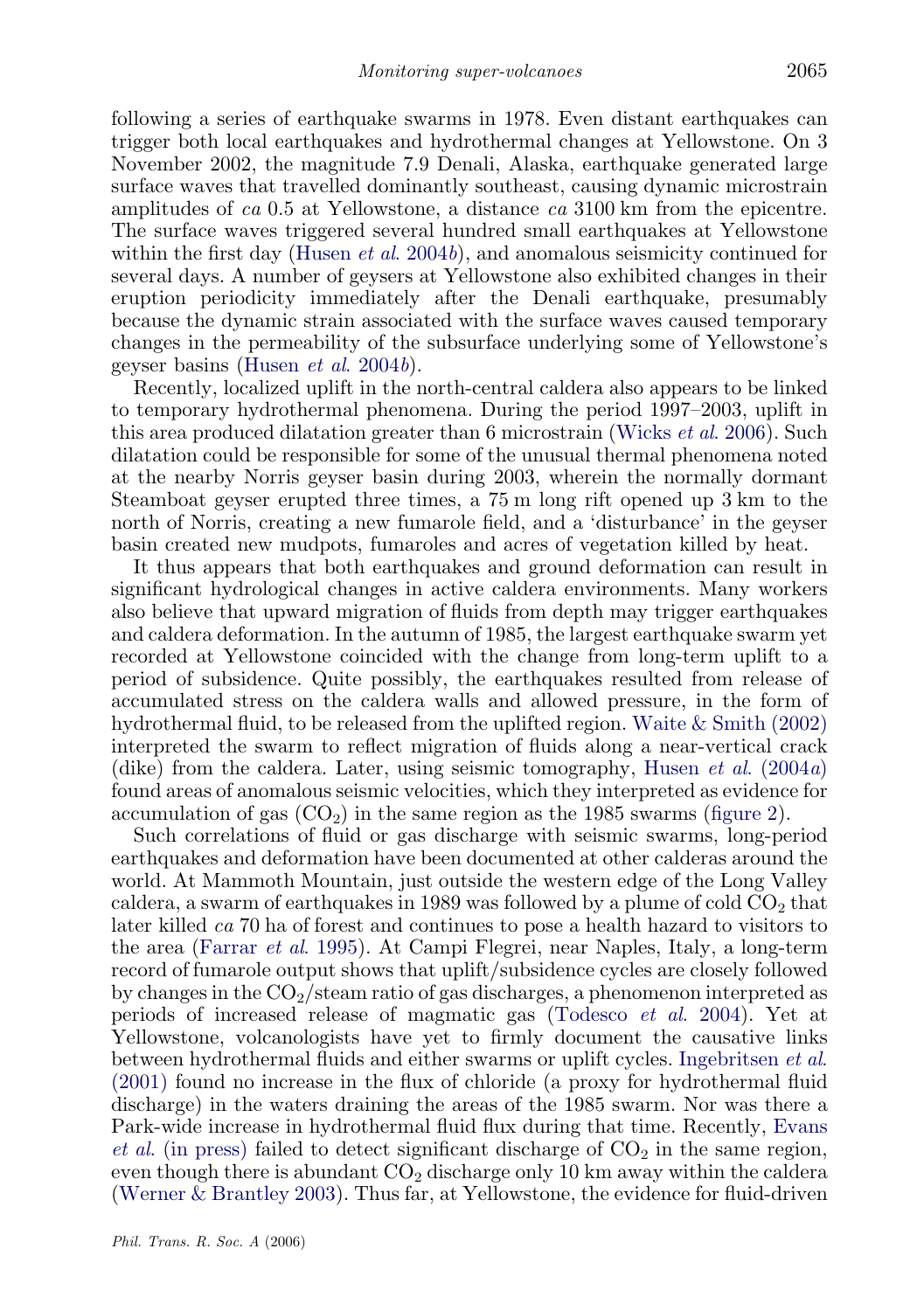'unrest' is inferred from geophysics rather than geochemistry, though this partly reflects the minimal geochemical network that currently exists. It is clear, though, that before we can reliably forecast impending activity at Yellowstone and the world's other large caldera systems, we need to monitor a diverse collection of volcanic signals at high temporal resolution.

#### 8. Recognition of unrest at large calderas

Yellowstone is an active magmatic system emitting a variety of signals related to tectonic, magmatic and hydrothermal processes. The challenge to volcanologists remains to identify those unrest patterns that are potential indicators of impending eruption. Below, we briefly discuss some examples of unrest at large calderas during the past 30–40 years of volcano monitoring, and the challenges that volcanologists face in recognizing calderas headed toward eruption.

At Long Valley caldera, unrest in 1980 began with four M 6.0 earthquakes south of the caldera, three of which occurred on the same day. Scientists quickly measured the area for deformation and found evidence for over 20 cm of uplift within the caldera since the previous summer ([Hill 1984](#page-15-0)). By 2006, the caldera has experienced nearly 80 cm of intermittent uplift [\(table 1](#page-12-0)), as well as over 1100 earthquakes over M 3.0 (about twice as many as Yellowstone). Subsequent unrest episodes of note included (i) an intense earthquake swarm in January 1983 with two M 5.2 earthquakes accompanied by a 7 cm uplift of the resurgent dome, (ii) an 11-month-long swarm that began in April 1989 beneath Mammoth Mountain, a 50 kyr volcano on the southwest caldera rim, accompanied by the onset of  $CO<sub>2</sub>$  emissions that persist today and (iii) a six-month-long swarm during the last half of 1997 that included nine  $M > 4$  earthquakes and an additional 10 cm uplift of the resurgent dome. Intervening activity from 1981 to 1999 was characterized by recurring moderate earthquake swarms, gradual inflation of the resurgent dome at varying rates, as well as both mid-crustal longperiod earthquakes and shallow very-long-period earthquakes beneath and west of Mammoth Mountain. Only minor unrest has occurred in Long Valley caldera since 2000 with the resurgent dome maintaining its  $ca$  80 cm elevation increase accumulated during the 1980–1999 unrest ([Hill in press\)](#page-15-0).

The crustal movements of Campi Flegrei, located just northwest of Naples, Italy, are better documented than any other post-caldera system. Since Roman times, the region has famously swelled and subsided with relatively little earthquake activity. After the most recent eruption at Campi Flegrei in 1538, the city of Pozzuoli, within the caldera, subsided continuously until 1968, when it commenced 2.5 m of uplift in two episodes over the next 17 years. Pozzuoli rose ca 1.8 m between 1982 and 1984 and was rocked by numerous swarms of small earthquakes, causing considerable consternation of the local populace. Officials evacuated 40 000 people, but considered evacuating ca 200 000 more, though eventually the caldera ceased swelling and once again began to subside [\(Barberi &](#page-15-0) [Carapezza 1996](#page-15-0)).

The most extreme example of post-caldera deformation occurs on the island of Iwo Jima, in the Volcano Islands 1200 km south of Tokyo. The island represents the resurgent dome of a caldera apparently formed 3000 years ago during a large pyroclastic eruption. A series of wavecut terraces preserves a record of the island's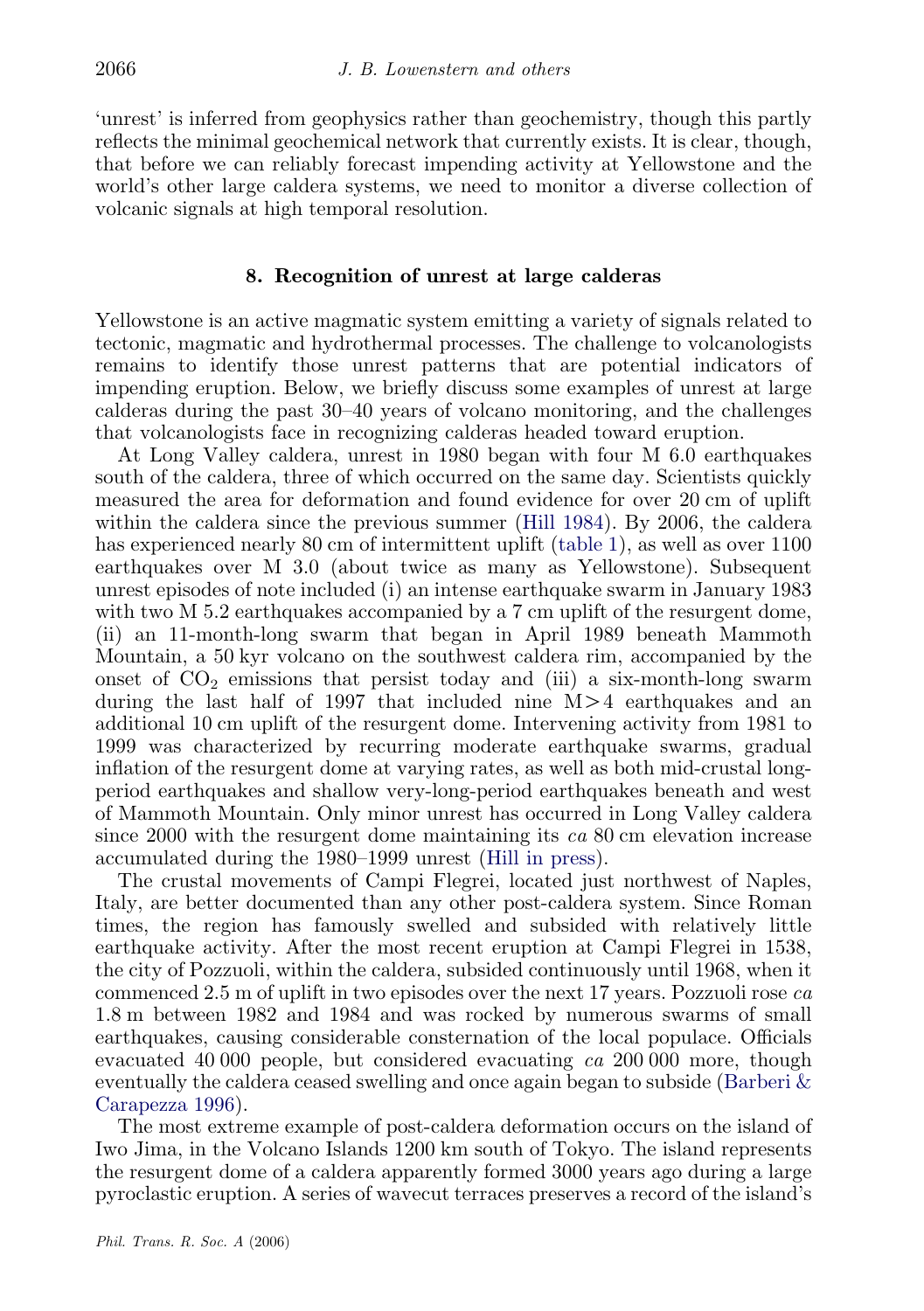<span id="page-12-0"></span>

| i<br>.<br>:<br>じゅうしゅく<br>¢<br>$-1$ and $-1$<br>医皮肤炎 医血管<br>$\frac{1}{1} + \frac{1}{1} + \frac{1}{1} + \frac{1}{1}$<br>j<br>֧֦֦֧֧֧֧֧֧֧֧֧֛֧֧֧֪ׅ֪֛֪֛֪֛֪֛֪֧֧֛֪ׅ֪֛֪֛֚֚֚֚֚֚֚֚֚֚֡֕֕֕֝֬֝֬֝֝֬֝֕֝֬֝֬֝֬֝֬֝֬֝֬֝֬֝֬֝֬֝֬֝֬֝֬֝֬<br>l<br>j<br>į |
|---------------------------------------------------------------------------------------------------------------------------------------------------------------------------------------------------------------------------------|
|---------------------------------------------------------------------------------------------------------------------------------------------------------------------------------------------------------------------------------|

| caldera              | ne (common era) $t$ (years) $d \text{ (m)}$ |                  |                  | rate (m $yr^{-1}$ ) | eruption? reference |                               |
|----------------------|---------------------------------------------|------------------|------------------|---------------------|---------------------|-------------------------------|
| wo Jima              | 1600-2000                                   |                  | 120.0            | 0.30                | $\frac{1}{2}$       | Yokoyama & Nazzarro (2002)    |
| Iwo Jima             | 1911-1978                                   |                  | 10.0             | 0.15                |                     | Yokoyama & Nazzarro (2002)    |
| <b>Jampi Flegrei</b> | $200 - 1000$                                | $\overline{200}$ | 12.0             | $\Xi$               |                     | Yokoyama & Nazzarro (2002)    |
| <b>Jampi Flegrei</b> | 538                                         |                  | $\overline{6.0}$ | 0.30                | yes                 | Yokoyama & Nazzarro (2002)    |
| <b>Jampi Flegrei</b> | 1983–1985                                   |                  | $\overline{1}$   |                     | $\frac{1}{2}$       | Yokoyama & Nazzarro (2002)    |
| ong Valley           | $1980 - 2000$                               |                  | $\overline{0.8}$ | $0.75$<br>$0.04$    | $\overline{\Omega}$ | Hill (in press)               |
| Rabaul               | 1974–1984                                   |                  | $\ddot{5}$       | 0.15                | $yes^a$             | McKee et al. (1984)           |
| ellowstone           | 1925-1985                                   |                  | 0.8              | 0.013               | $\frac{1}{2}$       | $Dz$ urisin et al. $(1990)$   |
| Zellowstone          | $1985 - 1995$                               |                  | 0.14             | 0.014               | $\frac{1}{2}$       | $N$ aite & Smith $(2002)$     |
| <i>I</i> ellowstone  | 2005                                        |                  | $\overline{0}$   | $\overline{a}$      |                     | nttp://volcanoes.usgs.gov/yvo |
|                      |                                             |                  |                  |                     |                     |                               |

<sup>a</sup>Rabaul eruption in 1994. aRabaul eruption in 1994.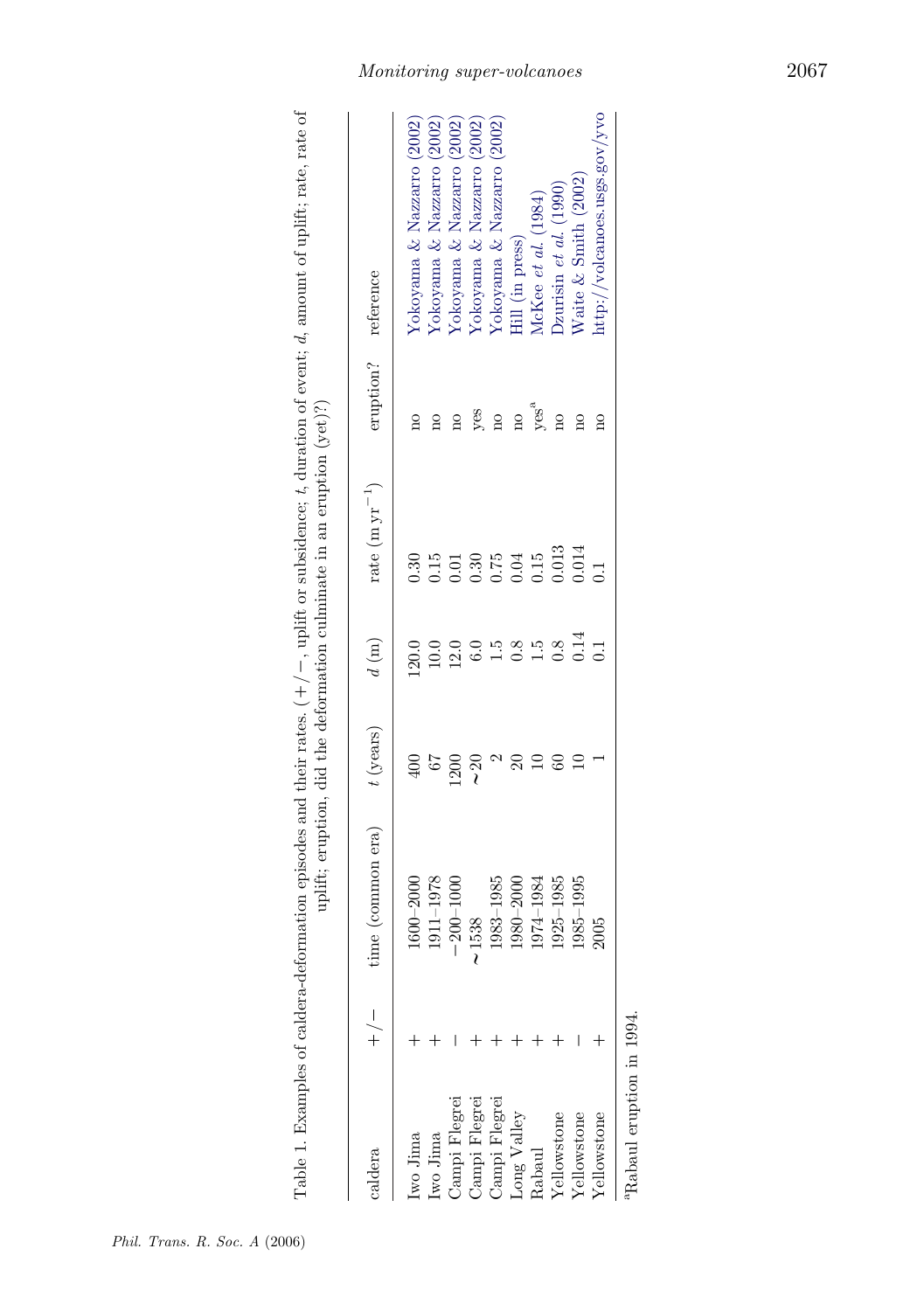migration upward with time,  $ca 120$  m in the past 420 years ([Ukawa](#page-17-0) *et al.* 2003). Even during the past 25 years of volcano monitoring, parts of the island have risen 3.5 m. This geodetic unrest is accompanied by occasional hydrothermal explosions, as well as swarms of small earthquakes, and considerable heat and gas flux. Without knowing anything about Iwo Jima, volcanologists might expect that such deformation would inevitably lead to an eruption, but at Iwo Jima, no volcanic eruption has occurred during the past 400 years of geologically rapid uplift.

The range and magnitude of unrest unrelated to eruption highlights the difficulties scientists face in providing accurate forecasts of eruptions at large calderas [\(Newhall & Dzurisin 1988](#page-16-0)). Many metres of uplift and impressive swarm activity can occur without subsequent eruption. Hydrothermal or phreatic explosions are a common precursor to volcanism at many stratocones, but at calderas, these hydrothermal events may occur without subsequent volcanism. One potentially robust indicator of impending eruption might be tremor, a continuous, low-frequency seismic waveform that often occurs immediately prior to and during most explosive eruptions [\(McNutt 2005](#page-16-0)). Caldera systems such as Yellowstone would probably likewise display tremor prior to eruption, though it is not clear whether the activity would last days or only hours prior to the onset of eruption. In most cases, experience suggests that other precursors would highlight an impending eruption long before the commencement of tremor.

Ultimately, an impediment to mitigation of the risk from super-eruptions is the simple reality that humans have not experienced a super-eruption in written history. The most recent one occurred in the Taupo Volcanic Zone (New Zealand) 26 000 years ago. Even smaller caldera-forming eruptions are relatively rare. The most recent volcanic eruption with VEI 7 (and just barely) occurred in 1815 at Tambora, Indonesia, long prior to modern volcanology. Only a single VEI 6 eruption has occurred on a volcano with a monitoring infrastructure. In that case, Philippine and US scientists rapidly installed a temporary seismic network at Mount Pinatubo, just weeks prior to the calderaforming eruption that wreaked havoc on central Luzon in 1991. The volcanic unrest there was caught only in mid-stream, long after any of the early precursory activity. Scientists are thus challenged to provide adequate warnings of volcanic super-eruptions, given their lack of experience at witnessing and scrutinizing the signals that precede VEI 7 and 8 eruptions. It would be difficult to predict the magnitude of an impending eruption from a volcanic system capable of a wide spectrum of eruption types and sizes.

Yellowstone provides one example of such a system, with as many as 80 individual volcanic eruptions since the time of the last super-eruption. About 40 of these were small to very large eruptions of rhyolite, but consisting largely of slowly extruded lava with minimal explosivity (and thus not rated on the VEI scale). Another 40 were effusive basaltic lava flows outside the Yellowstone caldera. If such eruptions were to happen again today, they would cause considerable impact within Yellowstone National Park, including closed roads, damaged infrastructure, forest fires and general mayhem. Most such eruptions, however, would have minimal impact on surrounding states or the national economy. Only two post-640 kyr eruptions appear to have had a significant explosive component, with the larger eruption (the tuff of Bluff Point) forming an 8 km diameter caldera at the West Thumb of Yellowstone Lake. Given the range of possible eruption magnitudes, scientists would be challenged to recognize the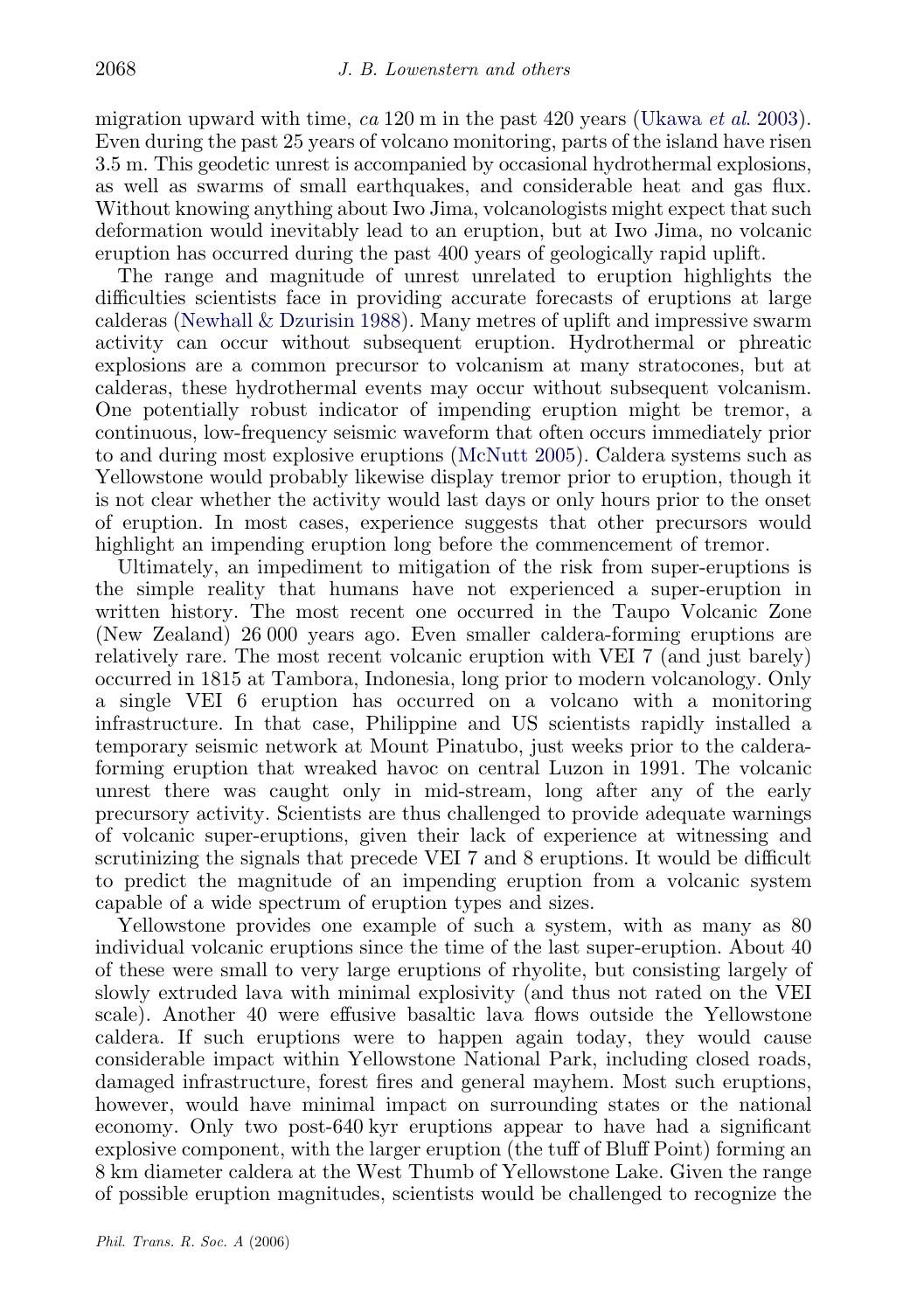precursors to a VEI 8, as opposed to a smaller explosive eruption or a largevolume lava extrusion. Possible scenarios might include: (i) intense unrest followed by a super-eruption, (ii) intense unrest followed by a smaller calderaforming eruption, (iii) intense unrest followed by a lava flow, ranging from small in volume to immense (some at Yellowstone have volumes greater than 60 km<sup>3</sup>), (iv) an eruption that commences as a lava flow but accelerates in intensity to a Plinian eruption or (v) intense unrest accompanying a shallow intrusion that fails to reach the surface and does not culminate in an eruption.

All of these scenarios assume that unrest would be profound and well beyond the norm for historically observed eruptive precursors. The assumption seems warranted, but is not absolutely certain. Moreover, the time between initial unrest and subsequent eruption is difficult to constrain and could potentially range anywhere from days to years [\(Newhall & Dzurisin 1988\)](#page-16-0). Quite possibly, the effect of a large local earthquake could awaken a large caldera into a rapid period of protracted unrest over a period of days to weeks, as has been noted at a su[b](#page-15-0)stantial number of volcanoes (Hill *et al.* 2002a,b). Though scores if not hundreds of large-magnitude earthquakes (greater than 7.0) have likely occurred near Yellowstone since its most recent eruption, 70 000 years ago, none have resulted in volcanic eruption, though the triggering effects of future earthquakes cannot be ruled out.

#### 9. Concluding thoughts

Sometime within the next hundred thousand years, the Earth will almost certainly experience another super-eruption. With a growing global population, and growing dependence on a computerized, electrified infrastructure, society as a whole is increasingly vulnerable to natural catastrophes ([Huppert & Sparks](#page-15-0) [2006](#page-15-0)). If humans still inhabit the planet, and if they fail to recognize the precursory signals, they will be challenged to survive the eruption's aftermath.

Although volcanologists can point to a number of accomplishments in eruption prediction over the past 30 years, the margin between success and calamity is often very slim (Newhall  $\&$  Punongbayan 1996). Even when scientists correctly forecast an eruption, a variety of economic and political factors can still lead to disaster (e.g. Nevado del Ruiz, Colombia; [Voight 1996](#page-17-0)). It will take the combined and concerted efforts of scientists, emergency-management officials, politicians and an informed public to prepare for the effects of a giant eruption, and even then, there inevitably may be large loss of life and infrastructure.

Scientists must do their part to deploy comprehensive, yet cost-effective, monitoring systems to track a wide variety of geophysical and geochemical signals produced by volcanic unrest at large calderas and other areas of abundant volcanism. Though traditional networks have proven effective at detecting volcanic unrest, new methods can and should be developed to track a wider spectrum of subsurface magmatic processes. Scientists also need to communicate their knowledge (and their degree of certainty) to the public and responsible officials, to allow an enlightened dialogue on potential avenues for mitigation. With limited experience monitoring and responding to large-scale volcanic crises, society cannot expect a 100% success rate at avoiding future volcanic catastrophes. We can, however, make sure that we learn from the next VEI 6 or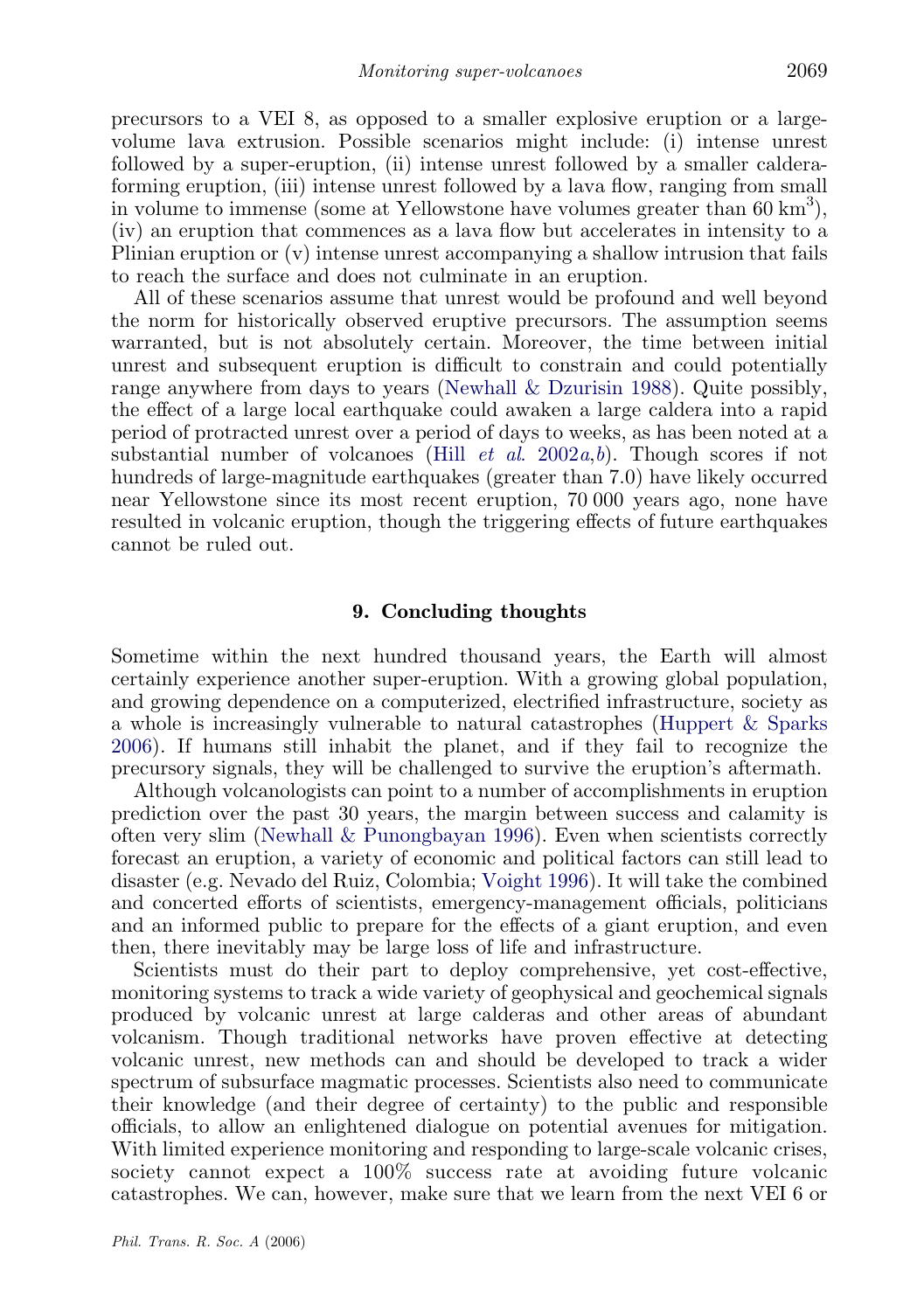<span id="page-15-0"></span>7 eruption, by recording a full spectrum of signals emitted prior to eruption. At present, only a small fraction of Earth's high-threat volcanoes is monitored in a manner that would provide a useful history of the run-up to a volcanic disaster. If we are to decrease the risk from future large eruptions, we will need to do better.

We thank Robert L. Christiansen and Henry Heasler for many helpful discussions. Patrick Muffler and Wes Hildreth reviewed the manuscript and provided numerous useful comments and suggestions.

#### References

- Barberi, F. & Carapezza, M. L. 1996 The problem of volcanic unrest: the Campi Flegrei case history. In *Monitoring and mitigation of volcano hazards* (ed. R. Scarpa & R. I. Tilling), pp. 771–786. Berlin, Germany: Springer.
- Christiansen, R. L. 2001 The Quaternary and Pliocene Yellowstone plateau volcanic field of Wyoming. Idaho, and Montana. US Geological Survey Professional Paper, vol. 729-G, 145 pp., 3 plates, scale. 1:125 000. Denver, CO: USGS Information Services.
- Christiansen, R. L. & Blank Jr, H. R. 1972 Volcanic stratigraphy of the Quaternary rhyolite plateau in Yellowstone National Park. US Geological Survey Professional Paper, vol. 729-B, p. 145. Washington, DC: US Government Printing Office.
- Dzurisin, D., Savage, J. C. & Fournier, R. O. 1990 Recent crustal subsidence at Yellowstone caldera, Wyoming. Bull. Volcanol. 52, 247–270. [\(doi:10.1007/BF00304098\)](http://dx.doi.org/doi:10.1007/BF00304098)
- Evans, W. C., Bergfeld, D., van Soest, M. C., Huebner, M. A., Fitzpatrick J. & Revesz, K. M. In press. Geochemistry of low-temperature springs northwest of Yellowstone caldera: seeking the link between seismicity, deformation, and fluid flow. J. Volcanol. Geotherm. Res. [\(doi:10.](http://dx.doi.org/doi:10.1016/j.jvolgeores.2006.01.001) [1016/j.jvolgeores.2006.01.001\)](http://dx.doi.org/doi:10.1016/j.jvolgeores.2006.01.001)
- Farrar, C. D., Sorey, M. L., Evans, W. C., Howle, J. F., Kerr, B. D., Kennedy, B. M., King, C.-Y. & Southon, J. R. 1995 Forest-killing diffuse  $CO<sub>2</sub>$  emission at Mammoth Mountain as a sign of magmatic unrest. Nature 376, 675–678. ([doi:10.1038/376675a0](http://dx.doi.org/doi:10.1038/376675a0))
- Fournier, R. O. 1989 Geochemistry and dynamics of the Yellowstone National Park hydrothermal system. Annu. Rev. Earth Planet. Sci. 17, 13–53. ([doi:10.1146/annurev.ea.17.050189.000305](http://dx.doi.org/doi:10.1146/annurev.ea.17.050189.000305))
- Fournier, R. O. & Pitt, A. M. 1985 The Yellowstone magmatic–hydrothermal system USA. In Int. Symp. on Geothermal Energy, International Volume (ed. C. Stone), pp. 319–327. Sacramento, CA: Geothermal Resources Council.
- Hill, D. P. 1984 Monitoring unrest in a large silicic caldera, the Long Valley Inyo Craters volcanic complex in east central California. Bull. Volcanol. 47, 371–395. [\(doi:10.1007/BF01961568\)](http://dx.doi.org/doi:10.1007/BF01961568)
- Hill, D. P. In press. Unrest in Long Valley caldera, California, 1978–2004. In Mechanisms of activity and unrest at large calderas (ed. G. DeNatale, C. Troise & C. R. J. Kilburn), Geological Society of London Special Volume.
- Hill, D. P., Dawson, P., Johnston, M. J. S., Pitt, A. M., Biasi, G. & Smith, K. 2002a Very-long period volcanic earthquakes beneath Mammoth Mountain, California. Geophys. Res. Lett. 29, 1370. ([doi:10.1029/2002GL014833\)](http://dx.doi.org/doi:10.1029/2002GL014833)
- Hill, D., Pollitz, F. & Newhall, C. 2002b Earthquake–volcano interactions. Phys. Today 55, 41–47.
- Huppert, H. E. & Sparks, R. S. J. 2006 Extreme natural hazards: population growth, globalization and environmental change. Phil. Trans. R. Soc. A 364, 1875–1888. ([doi:10.1098/rsta.2006.1803\)](http://dx.doi.org/doi:10.1098/rsta.2006.1803)
- Husen, S. & Smith, R. B. 2004 Probabilistic earthquake relocation in three-dimensional velocity models for the Yellowstone National Park region, Wyoming. Bull. Seismol. Soc. Am. 94, 880–896. [\(doi:10.1785/0120030170](http://dx.doi.org/doi:10.1785/0120030170))
- Husen, S., Smith, R. B. & Waite, G. P. 2004a Evidence for gas and magmatic sources beneath the Yellowstone volcanic field from seismic tomographic imaging. J. Volcanol. Geotherm. Res. 131, 397–410. [\(doi:10.1016/S0377-0273\(03\)00416-5](http://dx.doi.org/doi:10.1016/S0377-0273(03)00416-5))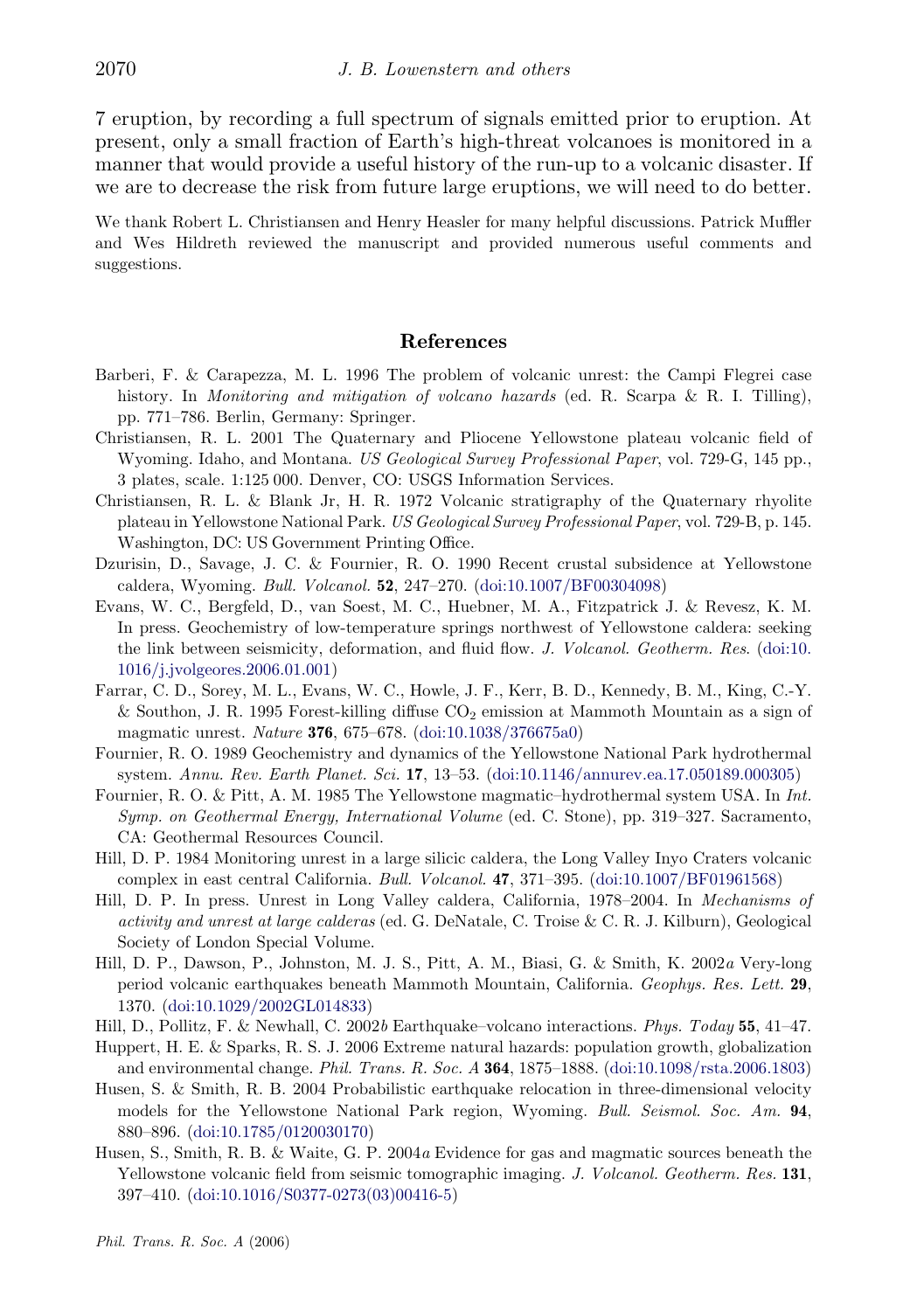- <span id="page-16-0"></span>Husen, S., Taylor, R., Smith, R. B. & Heasler, H. 2004b Changes in geyser behavior and remotely triggered seismicity in Yellowstone National Park produced by the 2002 M 7.9 Denali fault earthquake, Alaska. Geology 32, 537–540. ([doi:10.1130/G20381.1](http://dx.doi.org/doi:10.1130/G20381.1))
- Ingebritsen, S. E., Galloway, D. L., Colvard, E. M., Sorey, M. L. & Mariner, R. H. 2001 Timevariation of hydrothermal discharge at selected sites in the western United States: implications for monitoring. J. Volcanol. Geotherm. Res. 111, 1–23. [\(doi:10.1016/S0377-0273\(01\)00207-4](http://dx.doi.org/doi:10.1016/S0377-0273(01)00207-4))
- Iyer, H. M., Evans, J. R., Zandt, G., Stewart, R. M., Coakley, J. M. & Roloff, J. N. 1981 A deep low-velocity body under the Yellowstone caldera, Wyoming: delineation using teleseismic P-wave residuals and tectonic interpretation: summary. Geol. Soc. Am. Bull. 92, 792–798.  $(doi:10.1130/0016-7606(1981)92<792$  $(doi:10.1130/0016-7606(1981)92<792$  $(doi:10.1130/0016-7606(1981)92<792$ :ADLBUT $>2.0$ .CO:2)
- Jaggar, T. A. 1922 A plea for geophysical and geochemical observatories. J. Wash. Acad. Sci. 12, 343–353.
- Krukoski, J. C. 2002 A geologic data base (GeoGIS) and three-dimensional inversion for the density structure of the Yellowstone volcanic system. M.S. thesis, University of Utah, 96 pp.
- Lehman, J. A., Smith, R. B., Schilly, M. M. & Braile, L. W. 1982 Upper crustal structure of the Yellowstone caldera from delay time analyses and gravity correlations. J. Geophys. Res. 87, 2713–2730.
- Marler, G. D. & White, D. E. 1975 Seismic geyser and its bearing on the origin and evolution of geysers and hot springs of Yellowstone National Park. Geol. Soc. Am. Bull. 86, 749–759. ([doi:10.](http://dx.doi.org/doi:10.1130/0016-7606(1975)86%3C749:SGAIBO%3E2.0.CO;2)  $1130/0016-7606(1975)86 < 749:SGAIBO > 2.0.CO;2)$  $1130/0016-7606(1975)86 < 749:SGAIBO > 2.0.CO;2)$
- Mason, B., Pyle, D. M. & Oppenheimer, C. 2004 The size and frequency of the largest explosive eruptions on Earth. Bull. Volcanol. 66, 735–748. ([doi:10.1007/s00445-004-0355-9\)](http://dx.doi.org/doi:10.1007/s00445-004-0355-9)
- McKee, C. O., Lowenstein, P. L., De Saint Ours, P., Talai, B., Itikarai, I. & Mori, J. J. 1984 Seismic and ground deformation crises at Rabaul caldera: prelude to an eruption? Bull. Volcanol. 47, 397–411. [\(doi:10.1007/BF01961569\)](http://dx.doi.org/doi:10.1007/BF01961569)
- McNutt, S. R. 2005 Volcano seismology. Annu. Rev. Earth Planet. Sci. 32, 461–491. [\(doi:10.1146/](http://dx.doi.org/doi:10.1146/annurev.earth.33.092203.122459) [annurev.earth.33.092203.122459](http://dx.doi.org/doi:10.1146/annurev.earth.33.092203.122459))
- Muffler, L. J. P., White, D. E. & Trusdell, A. H. 1971 Hydrothermal explosion craters in Yellowstone National Park. Geol. Soc. Am. Bull. 82, 723–740.
- Newhall, C. G. & Dzurisin, D. 1988 Historical unrest at large calderas of the world. US Geol. Surv. Bull. 1855, 1108.
- Newhall, C. G. & Punongbayan, R. S. 1996 The narrow margin of successful volcanic-risk mitigation. In *Monitoring and mitigation of volcano hazards* (ed. R. Scarpa & R. I. Tilling), pp. 807–838. Berlin, Germany: Springer.
- Newhall, C. G. & Self, S. 1982 The volcanic explosivity index (VEI): an estimate of explosive magnitude for historical volcanism. J. Geophys. Res. 87, 1231–1238.
- Pelton, J. R. & Smith, R. B. 1979 Recent crustal uplift in Yellowstone National Park. Science 206, 1179–1182.
- Perkins, M. E. & Nash, B. P. 2002 Explosive silicic volcanism of the Yellowstone hotspot: the ashfall tuff record. Geol. Soc. Am. Bull. 114, 367-381. ([doi:10.1130/0016-7606\(2002\)114](http://dx.doi.org/doi:10.1130/0016-7606(2002)114%3C0367:ESVOTY%3E2.0.CO;2) < 0367:  $ESVOTY > 2.0$  $ESVOTY > 2.0$ .CO;2)
- Pierce, K. L. & Morgan, L. A. 1992 The track of the Yellowstone hot spot: volcanism, faulting, and uplift. In Regional geology of eastern Idaho and western Wyoming, vol. 179 (ed. P. K. Link, M. A. Kuntz & L. B. Platt). Geological Society of America Memoirs, pp. 1–53. Boulder, CO: Geological Society of America.
- Pierce, K. L., Cannon, K. P., Meyer, G. A., Trebesch, M. J. & Watts, R. 2002 Post-glacial inflation–deflation cycles, tilting and faulting in the Yellowstone caldera based on Yellowstone Lake shorelines. US Geological Survey Open-File Report 02-0142, 62 pp.
- Pitt, A. M. & Hutchinson, R. A. 1982 Hydrothermal changes related to earthquake activity at Mud Volcano, Yellowstone National Park, Wyoming. J. Geophys. Res. 87, 2762–2766.
- Self, S. 2006 The effects and consequences of very large explosive volcanic eruptions. Phil. Trans. R. Soc. A. 364, 2073–2097. [\(doi:10.1098/rsta.2006.1814\)](http://dx.doi.org/doi:10.1098/rsta.2006.1814)